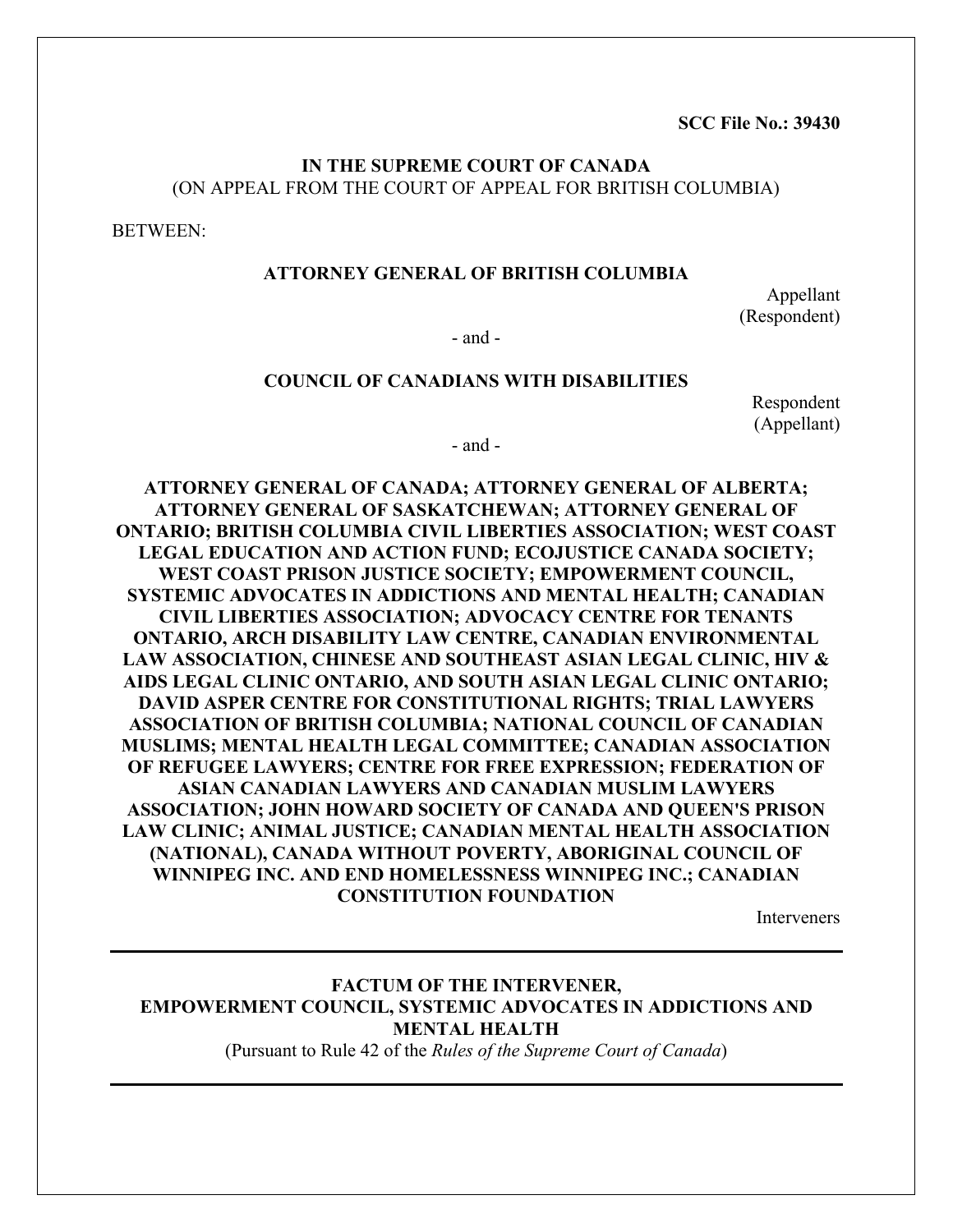**Anita Szigeti Advocates** 400 University Avenue, Suite 2001 Toronto, Ontario, M5G 1S5

**Anita Szigeti Maya Kotob Sarah Rankin** Tel: (416) 504-6544 Fax: (416) 204-9562 E-mail: [anita@asabarristers.com](mailto:anita@asabarristers.com)

**Counsel for the Intervener, Empowerment Council, Systemic Advocates in Addictions and Mental Health**

#### **Supreme Advocacy LLP**  100 - 340 Gilmour Street

Ottawa, Ontario K2P 0R3

#### **Marie France-Major** Tel: (613) 695-8855

Fax: (613) 695-8580 E-mail: [mfmajor@supremeadvocacy.ca](mailto:mfmajor@supremeadvocacy.ca) 

**Agent for the Intervener, Empowerment Council, Systemic Advocates in Addictions and Mental Health**

#### **Attorney General of British Columbia**

Legal Services Branch 1301 - 865 Hornby Street Vancouver, British Columbia V6Z 2G3

**Mark Witten Emily Lapper** Tel: (604) 660-3093 Fax: (604) 660-2636 E-mail: [mark.witten@gov.bc.ca](mailto:mark.witten@gov.bc.ca)

**Counsel for the Appellant, Attorney General of British Columbia**

#### **Olthuis Van Ert**

66 Lisgar Street Ottawa, Ontario K2P 0C1 Tel: (613) 501-5350 Fax: (613) 651-0304

**Dahlia Shuhaibar** E-mail: [dshuhaibar@ovcounsel.com](mailto:dshuhaibar@ovcounsel.com)

**Agent for the Appellant, Attorney General of British Columbia**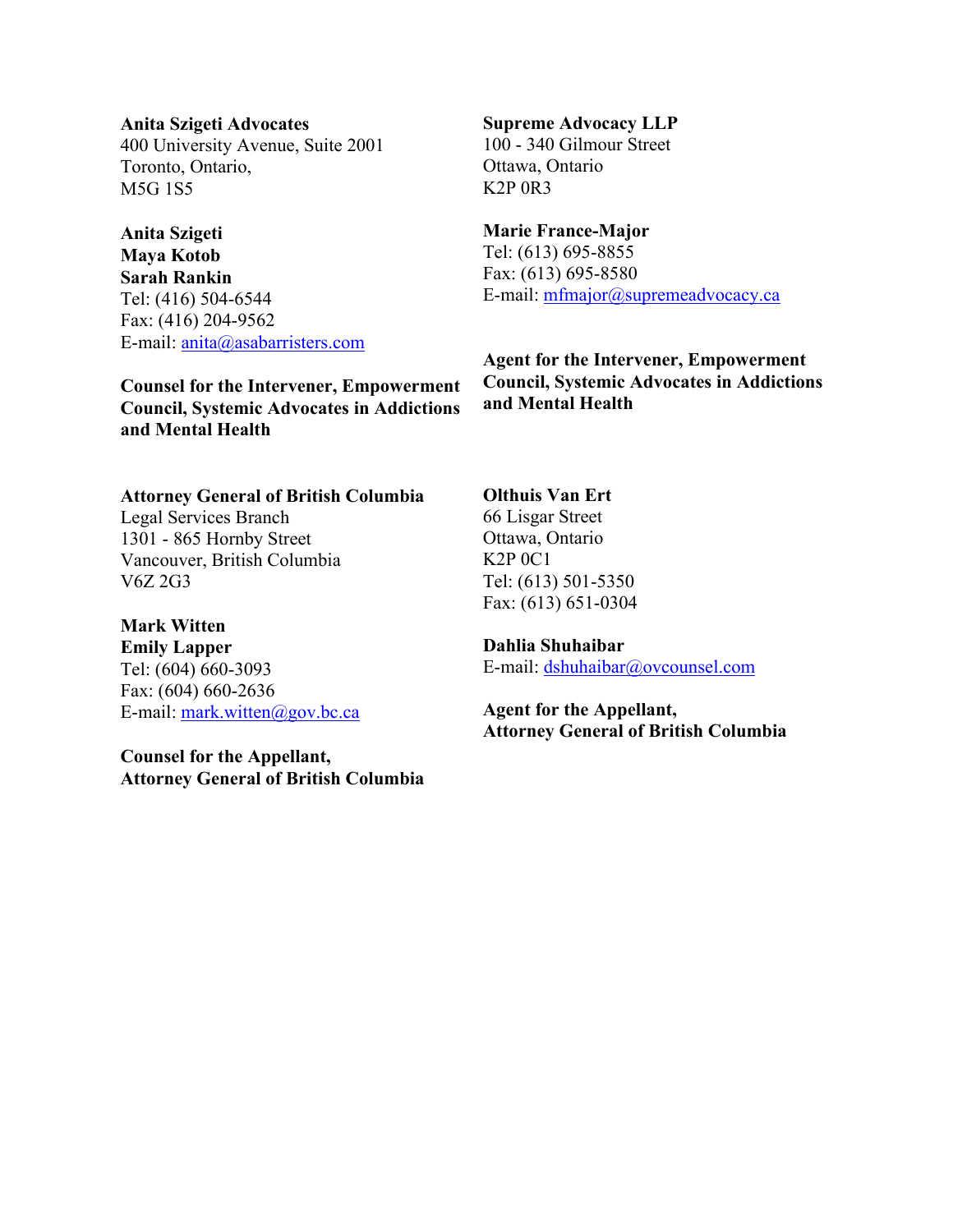#### **McCarthy Tétrault LLP** Suite 2400, 745 Thurlow Street Vancouver, British Columbia V6E 0C5

#### **Michael A. Feder, Q.C. Katherine Booth Kevin Love**

Tel: (604) 643-5983 Fax: (604) 622-5614 E-mail: [mfeder@mccarthy.ca](mailto:mfeder@mccarthy.ca)

**Counsel for the Respondent, Council of Canadians with Disabilities**

#### **Borden Ladner Gervais LLP** World Exchange Plaza 100 Queen Street, suite 1300 Ottawa, Ontario K1P 1J9

#### **Nadia Effendi** Tel: (613) 787-3562

Fax: (613) 230-8842 E-mail: [neffendi@blg.com](mailto:neffendi@blg.com)

# **Agent for the Respondent, Council of Canadians with Disabilities**

## **Attorney General of Canada**

Department of Justice, National Litigation Sector 120 Adelaide Street West, Suite 400 Toronto, Ontario M5H 1T1

## **Christine Mohr**

Tel: (416) 953-9546 Fax: (416) 952-4518 E-mail: [christine.mohr@justice.gc.ca](mailto:christine.mohr@justice.gc.ca)

**Counsel for the Intervener, Attorney General of Canada**

**Alberta Justice Constitutional and Aboriginal Law** 1000, 10025 - 102A Avenue Edmonton, Alberta T5J 2Z2

**Leah M. McDaniel** Tel: (780) 422-7145 Fax: (780) 643-0852 E-mail: [leah.mcdaniel@gov.ab.ca](mailto:leah.mcdaniel@gov.ab.ca)

**Counsel for the Intervener, Attorney General of Alberta**

#### **Attorney General of Canada**

Department of Justice Canada, Civil Litigation Section 50 O'Connor Street, 5th Floor Ottawa, Ontario K1A 0H8

# **Christopher M. Rupar**

Tel: (613) 941-2351 Fax: (613) 954-1920 E-mail: [christopher.rupar@justice.gc.ca](mailto:christopher.rupar@justice.gc.ca)

# **Agent for the Intervener, Attorney General of Canada**

# **Gowling WLG (Canada) LLP** 160 Elgin Street Suite 2600 Ottawa, Ontario K1P 1C3

**D. Lynne Watt** Tel: (613) 786-8695 Fax: (613) 788-3509 E-mail: [lynne.watt@gowlingwlg.com](mailto:lynne.watt@gowlingwlg.com)

**Agent for the Intervener, Attorney General of Alberta**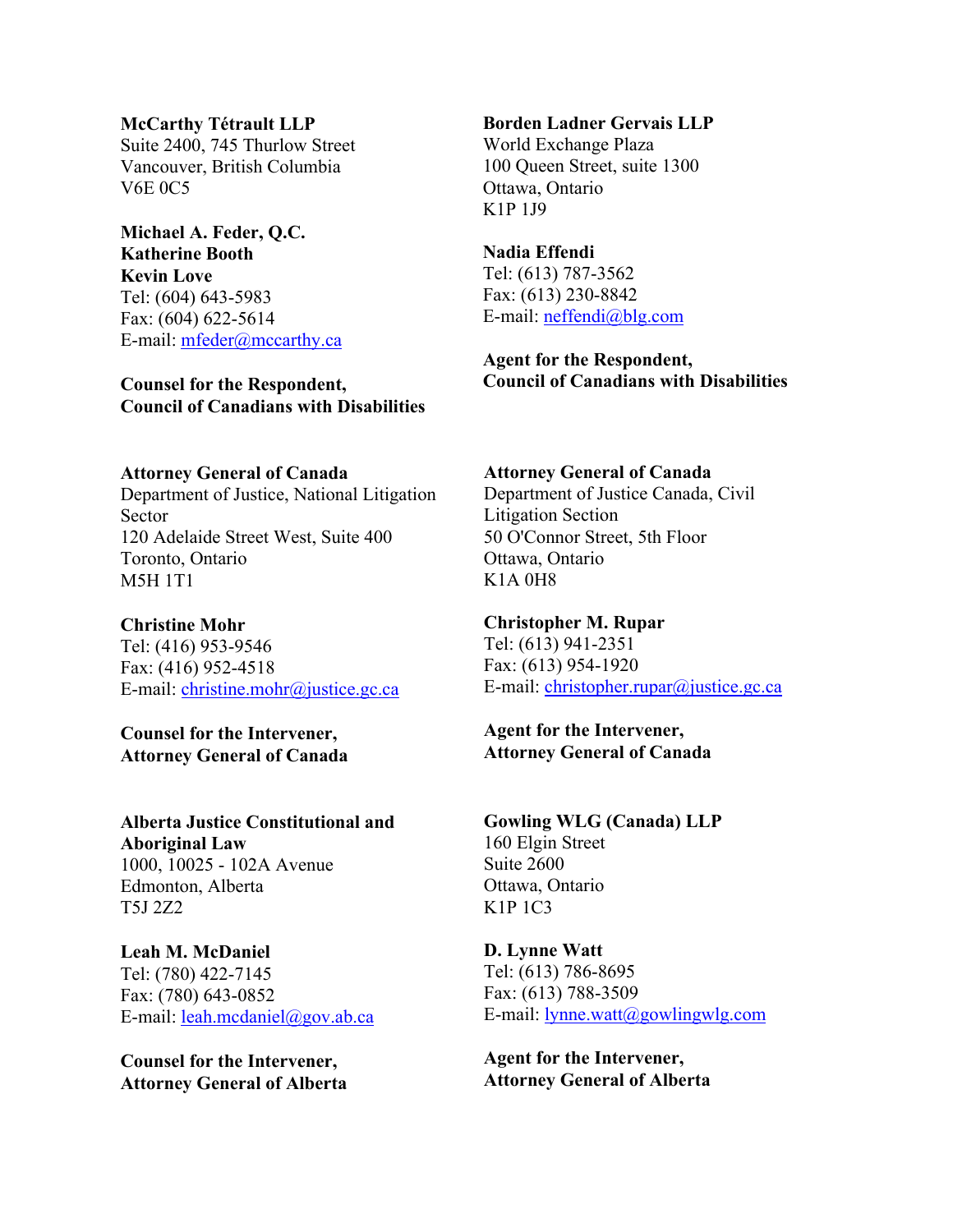**Attorney General for Saskatchewan** 820-1874 Scarth Street Regina, Saskatchewan S4P 4B3

**Sharon H. Pratchler, Q.C.** Tel: (306) 787-5584 Fax: (306) 787-9111 E-mail: [sharon.pratchler2@gov.sk.ca](mailto:sharon.pratchler2@gov.sk.ca)

**Counsel for the Intervener, Attorney General of Saskatchewan**

**Gowling WLG (Canada) LLP** 160 Elgin Street Suite 2600 Ottawa, Ontario K1P 1C3

**D. Lynne Watt** Tel: (613) 786-8695 Fax: (613) 788-3509 E-mail:  $l$ ynne.watt@gowlingwlg.com

**Agent for the Intervener, Attorney General of Saskatchewan**

#### **Attorney General of Ontario**

Constitutional Law Branch 720 Bay Street, 4th Floor Toronto, Ontario M7A 2S9

**Yashoda Ranganathan David Tortell** Tel: (647) 637-0883 Fax: (416) 326-4015 E-mail: [Yashoda.Ranganathan@ontario.ca](mailto:Yashoda.Ranganathan@ontario.ca)

**Counsel for the Intervener, Attorney General of Ontario**

**Mandell Pinder LLP** 422 - 1080 Mainland Street Vancouver, British Columbia V6B 2T4

**Elin Sigurdson Monique Pongracic-Speier, Q.C.** Tel: (604) 681-4146 Fax: (604) 681-0959 E-mail: [elin@mandellpinder.com](mailto:elin@mandellpinder.com)

**Counsel for the Intervener, British Columbia Civil Liberties Association**

**Power Law** 130 Albert Street Suite 1103 Ottawa, Ontario K1P 5G4

**Maxine Vincelette** Tel: (613) 702-5573 Fax: (613) 702-5573 E-mail: [mvincelette@juristespower.ca](mailto:mvincelette@juristespower.ca)

**Agent for the Intervener, Attorney General of Ontario**

**Gowling WLG (Canada) LLP** 160 Elgin Street, Suite 2600 Ottawa, Ontario K1P 1C3

**Jeffrey W. Beedell** Tel: (613) 786-0171 Fax: (613) 788-3587 E-mail: [jeff.beedell@gowlingwlg.com](mailto:jeff.beedell@gowlingwlg.com)

**Agent for the Intervener, British Columbia Civil Liberties Association**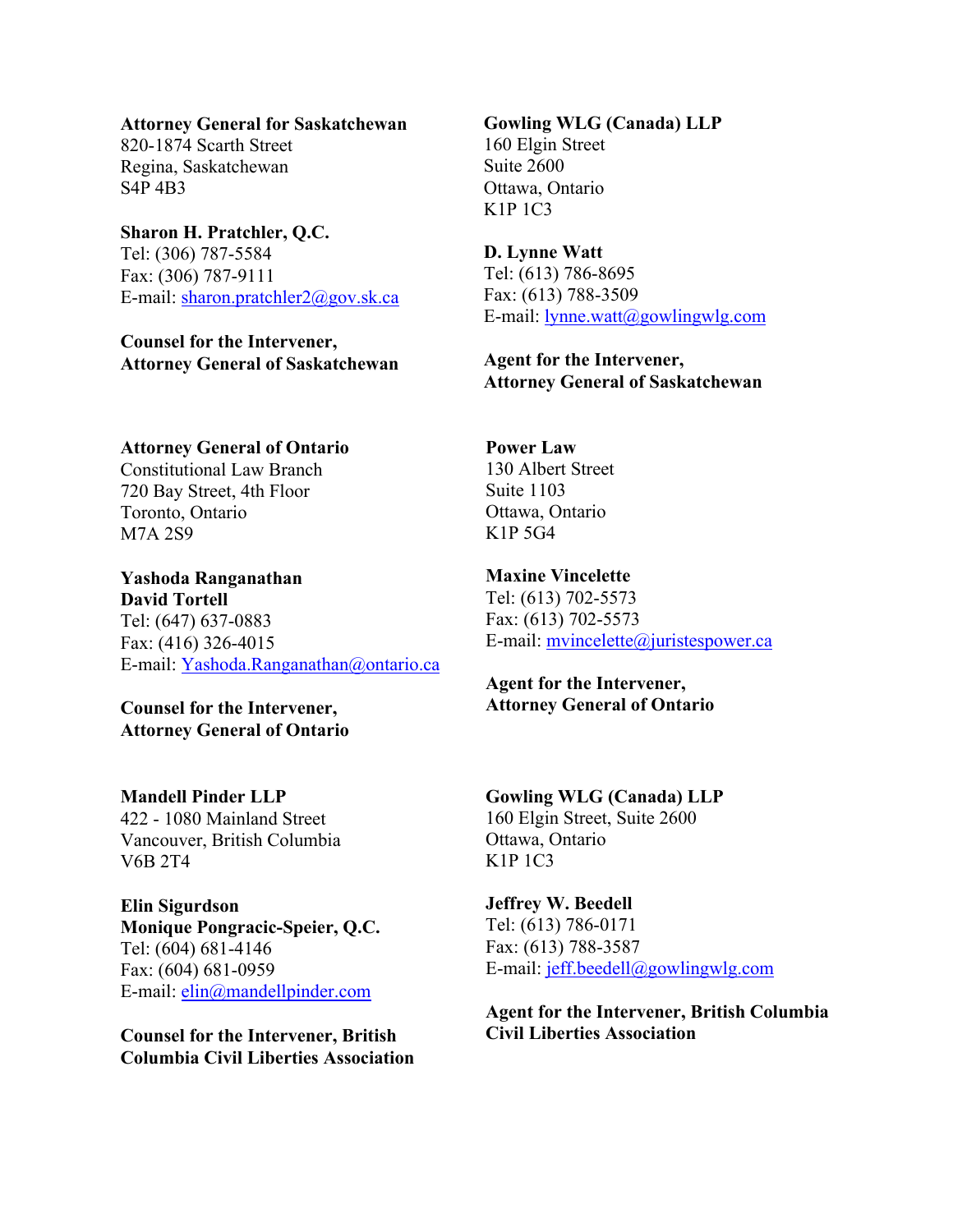**JFK Law Corporation** 340-1122 Mainland Street Vancouver, British Columbia V6B 5L1

#### **Tim Dickson Jason Harman**

Tel: (604) 687-0549 Fax: (607) 687-2696 E-mail: [tdickson@jfklaw.ca](mailto:tdickson@jfklaw.ca)

**Counsel for the Intervener, West Coast Legal Education and Action Fund**

**Ecojustice Canada Society** 390 - 425 Carrall Street Vancouver, British Columbia V6B 6E3

**Kegan Pepper-Smith Daniel Cheater** Tel: (604) 685-5618 Fax: (604) 685-7813 E-mail: [kpsmith@ecojustice.ca](mailto:kpsmith@ecojustice.ca)

**Counsel for the Intervener, Ecojustice Canada Society**

#### **Allen/McMillan Litigation Counsel**

1625 -1185 West Georgia Street Vancouver, British Columbia V6E 4E6

**Greg J. Allen Nojan Kamoosi** Tel: (604) 628-3982 Fax: (604) 628-3832 E-mail: [greg@amlc.ca](mailto:greg@amlc.ca)

**Counsel for the Intervener, West Coast Prison Justice Society**

**Gowling WLG (Canada) LLP** 160 Elgin Street, Suite 2600 Ottawa, Ontario K1P 1C3

**Jeffrey W. Beedell** Tel: (613) 786-0171 Fax: (613) 788-3587 E-mail: [jeff.beedell@gowlingwlg.com](mailto:jeff.beedell@gowlingwlg.com)

**Agent for the Intervener, West Coast Legal Education and Action Fund**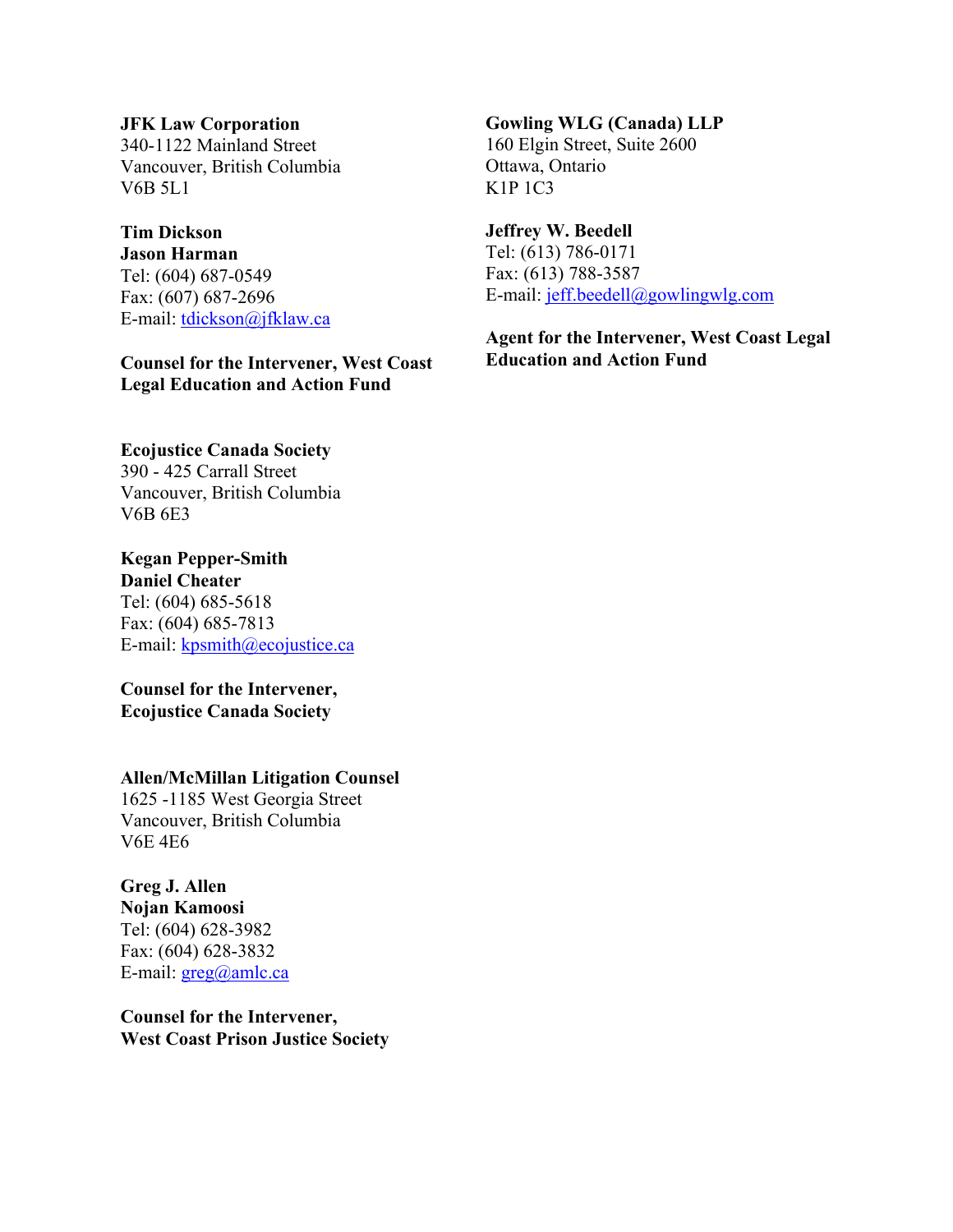**Torys LLP** 79 Wellington St. West Suite 3000, Box 270, TD South Tower Toronto, Ontario M5K 1N2

**Andrew Bernstein Emily Sherkey** Tel: (416) 865-7678 Fax: (416) 865-7380 E-mail: [abernstein@torys.com](mailto:abernstein@torys.com)

**Counsel for the Intervener, Canadian Civil Liberties Association**

#### **Supreme Advocacy LLP** 100 - 340 Gilmour Street Ottawa, Ontario K2P 0R3

**Eugene Meehan, Q.C.** Tel: (613) 695-8855 Ext: 101 Fax: (613) 695-8580 E-mail: [emeehan@supremeadvocacy.ca](mailto:emeehan@supremeadvocacy.ca)

**Agent for the Intervener, Canadian Civil Liberties Association**

#### **ARCH Disability Law Centre**

55 University Avenue, 15th Floor Toronto, Ontario M5J 2H7

#### **Mariam Shanouda**

**Jessica De Marinis** Tel: (416) 482-8255 Ext: 2224 Fax: (416) 482-2981 E-mail: [shanoum@lao.on.ca](mailto:shanoum@lao.on.ca)

#### **Counsel for the Intervener,**

**Advocacy Centre for Tenants Ontario, ARCH Disability Law Centre, Canadian Environmental Law Association, Chinese and Southeast Asian Legal Clinic, HIV & Aids Legal Clinic Ontario, and South Asian Legal Clinic Ontario**

## **Borden Ladner Gervais LLP**

World Exchange Plaza 100 Queen Street, suite 1300 Ottawa, Ontario K1P 1J9

#### **Nadia Effendi**

Tel: (613) 787-3562 Fax: (613) 230-8842 E-mail: [neffendi@blg.com](mailto:neffendi@blg.com)

#### **Agent for the Intervener,**

**Advocacy Centre for Tenants Ontario, ARCH Disability Law Centre, Canadian Environmental Law Association, Chinese and Southeast Asian Legal Clinic, HIV & Aids Legal Clinic Ontario, and South Asian Legal Clinic Ontario**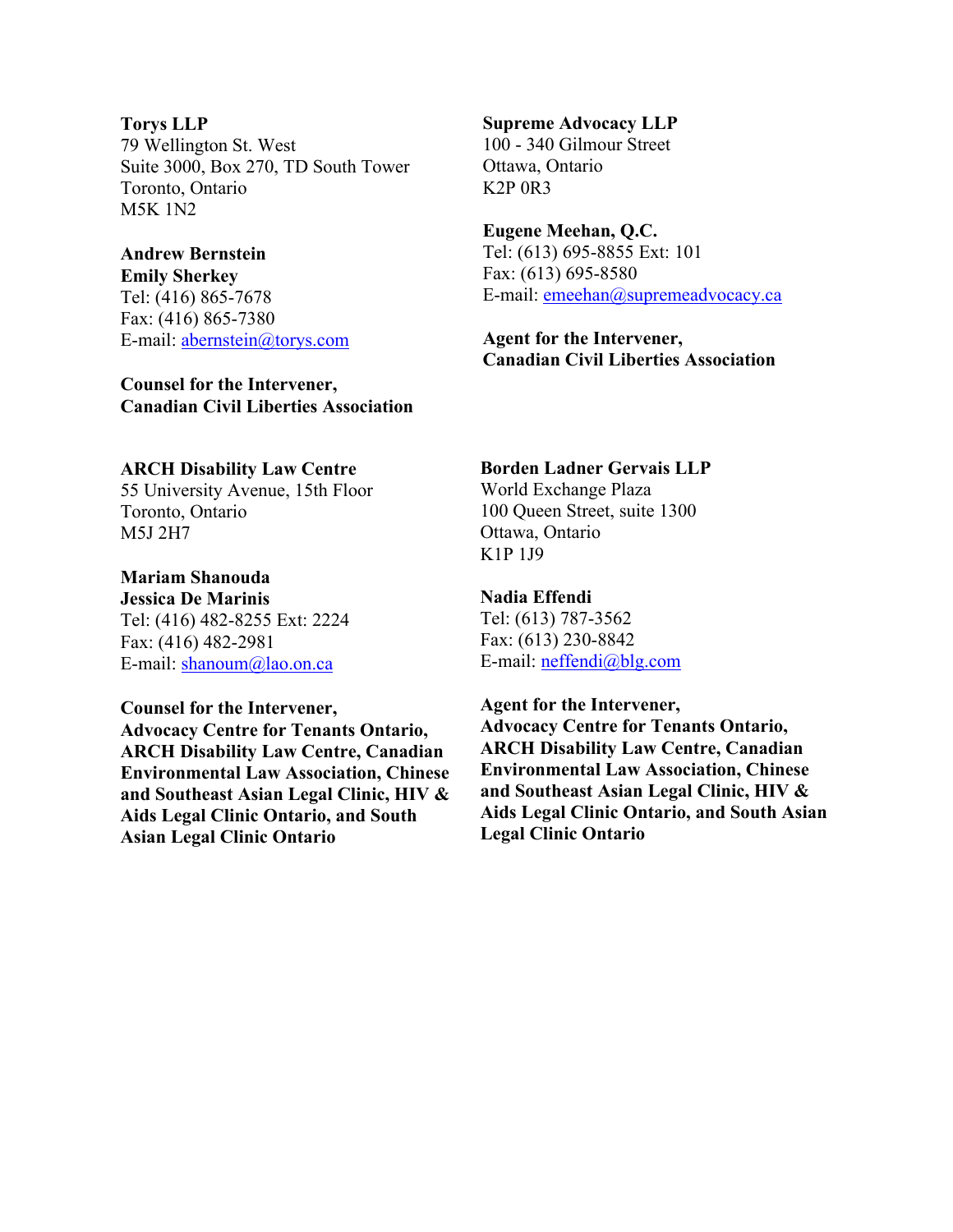**University of Toronto** 78 Queen's Park Crescent Toronto, Ontario M5S 2C5

#### **Cheryl Milne Kent Roach**

Tel: (416) 978-0092 Fax: (416) 978-8894 E-mail: [cheryl.milne@utoronto.ca](mailto:cheryl.milne@utoronto.ca)

**Counsel for the Interveners, David Asper Centre for Constitutional Rights**

# **Hunter Litigation Chambers Law Corporation** 2100 - 1040 West Georgia Street

Vancouver, British Columbia V6E 4H1

#### **Ryan D.W. Dalziel, Q.C. Aubin P. Calvert**

Tel: (604) 891-2400 Fax: (604) 647-4554 E-mail: [rdalziel@litigationchambers.com](mailto:rdalziel@litigationchambers.com)

#### **Counsel for the Intervener, Trial Lawyers Association of British Columbia**

**National Council of Canadian Muslims** 300 - 116 Albert Street Ottawa, Ontario K1P 5G3

**Sameha Omer** Tel: (613) 254-9704 Ext: 224 Fax: (613) 701-4062 E-mail: [somer@nccm.ca](mailto:somer@nccm.ca)

**Counsel for the Intervener, National Council of Canadian Muslims**

#### **Norton Rose Fulbright Canada LLP** 45 O'Connor Street Suite 1500 Ottawa, Ontario K1P 1A4

## **Matthew Halpin** Tel: (613) 780-8654 Fax: (613) 230-5459 E-mail: [matthew.halpin@nortonrosefulbright.com](mailto:matthew.halpin@nortonrosefulbright.com)

## **Agent for the Interveners, David Asper Centre for Constitutional Rights**

#### **Norton Rose Fulbright Canada LLP** 45 O'Connor Street Suite 1500 Ottawa, Ontario K1P 1A4

## **Matthew Halpin**

Tel: (613) 780-8654 Fax: (613) 230-5459 E-mail: [matthew.halpin@nortonrosefulbright.com](mailto:matthew.halpin@nortonrosefulbright.com)

# **Agent for the Intervener, Trial Lawyers Association of British Columbia**

**Supreme Advocacy LLP** 100- 340 Gilmour Street Ottawa, Ontario K2P 0R3

## **Marie-France Major** Tel: (613) 695-8855 Ext: 102 Fax: (613) 695-8580 E-mail: [mfmajor@supremeadvocacy.ca](mailto:mfmajor@supremeadvocacy.ca)

**Agent for the Intervener, National Council of Canadian Muslims**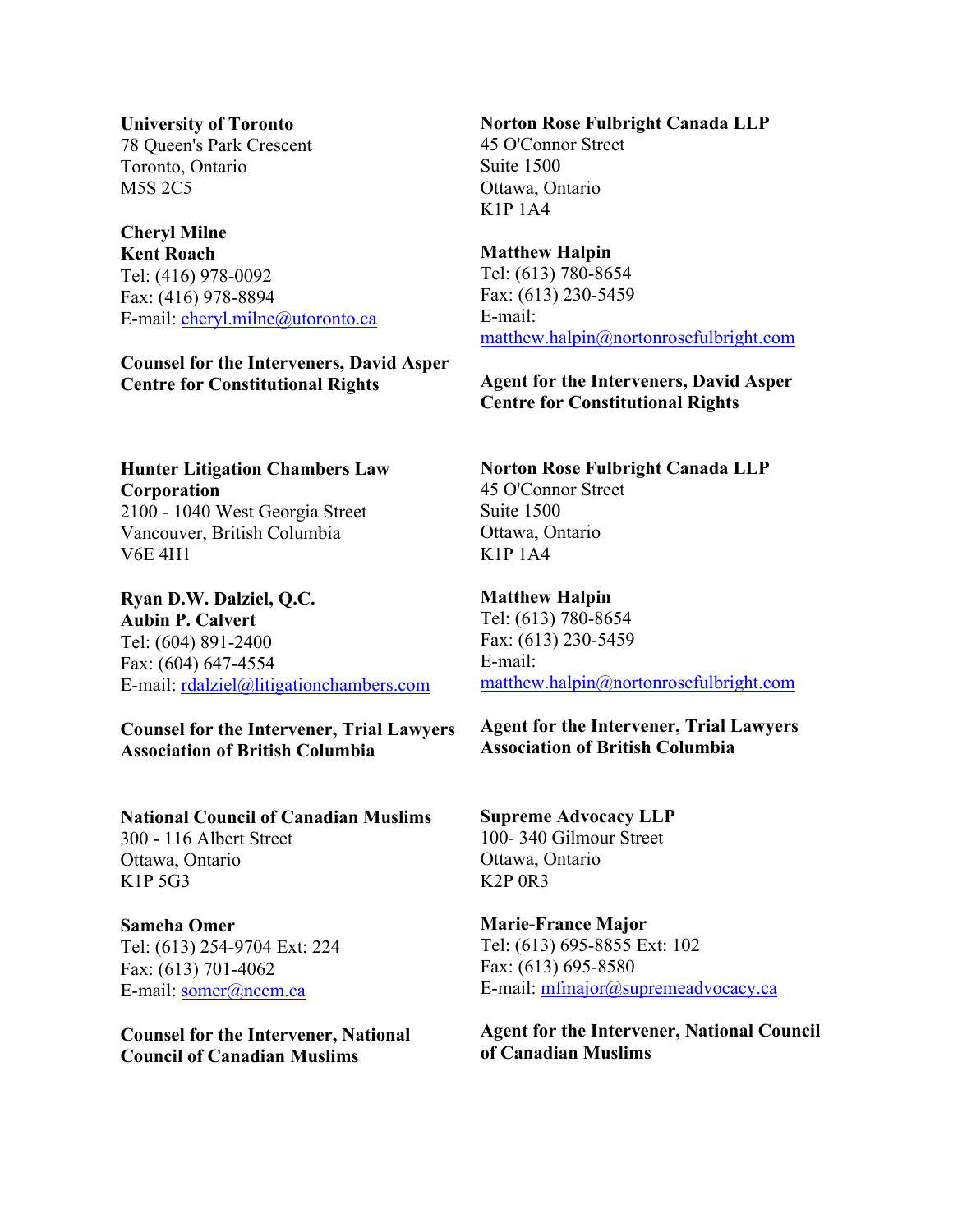#### **Mental Health Legal Committee**

250 Younge Street Suite 2201 Toronto, Ontario M5B 2L7

#### **Karen R. Spector Kelley Bryan C. Tess Sheldon** Tel: (416) 995-3477 Fax: (416) 855-9745 E-mail: [spectork@gmail.com](mailto:spectork@gmail.com)

**Counsel for the Intervener, Mental Health Legal Committe** **Raven, Cameron, Ballantyne & Yazbeck LLP/s.r.l.** 1600-220 Laurier Avenue West Ottawa, ON K1P 5Z9

#### **James Cameron** Tel: (613) 567-2901 Fax: (613) 567-2921 E-mail: [jcameron@ravenlaw.com](mailto:jcameron@ravenlaw.com)

**Agent for the Intervener, Mental Health Legal Committee**

#### **Legal Aid Ontario** Refugee Law Office 20 Dundas Street West Toronto, Ontario M5G 2H1

# **Anthony Navaneelan**

**Naseem Mithoowani** Tel: (416) 977-8111 Ext: 7181 Fax: (416) 977-5567 E-mail: [navanea@lao.on.ca](mailto:navanea@lao.on.ca)

**Counsel for the Intervener, Canadian Association of Refugee Lawyers**

#### **PooranLaw Professional Corporation**

400 - 1500 Don Mills Road Toronto, Ontario M3B 3H4

# **Faisal Bhabha**

**Madison Pearlman** Tel: (416) 860-7572 Fax: (416) 860-7577 E-mail: [fbhabha@pooranlaw.com](mailto:fbhabha@pooranlaw.com)

## **Counsel for the Intervener, Centre for Free Expression**

#### **Khalid M. Elgazzar**

Barrister & Solicitor 440 Laurier Avenue West Suite 200 Ottawa, Ontario K1R 7X6

Tel: (613) 663-9991 Fax: (613) 663-5552 E-mail: [ke@elgazzar.ca](mailto:ke@elgazzar.ca)

#### **Agent for the Intervener, Centre for Free Expression**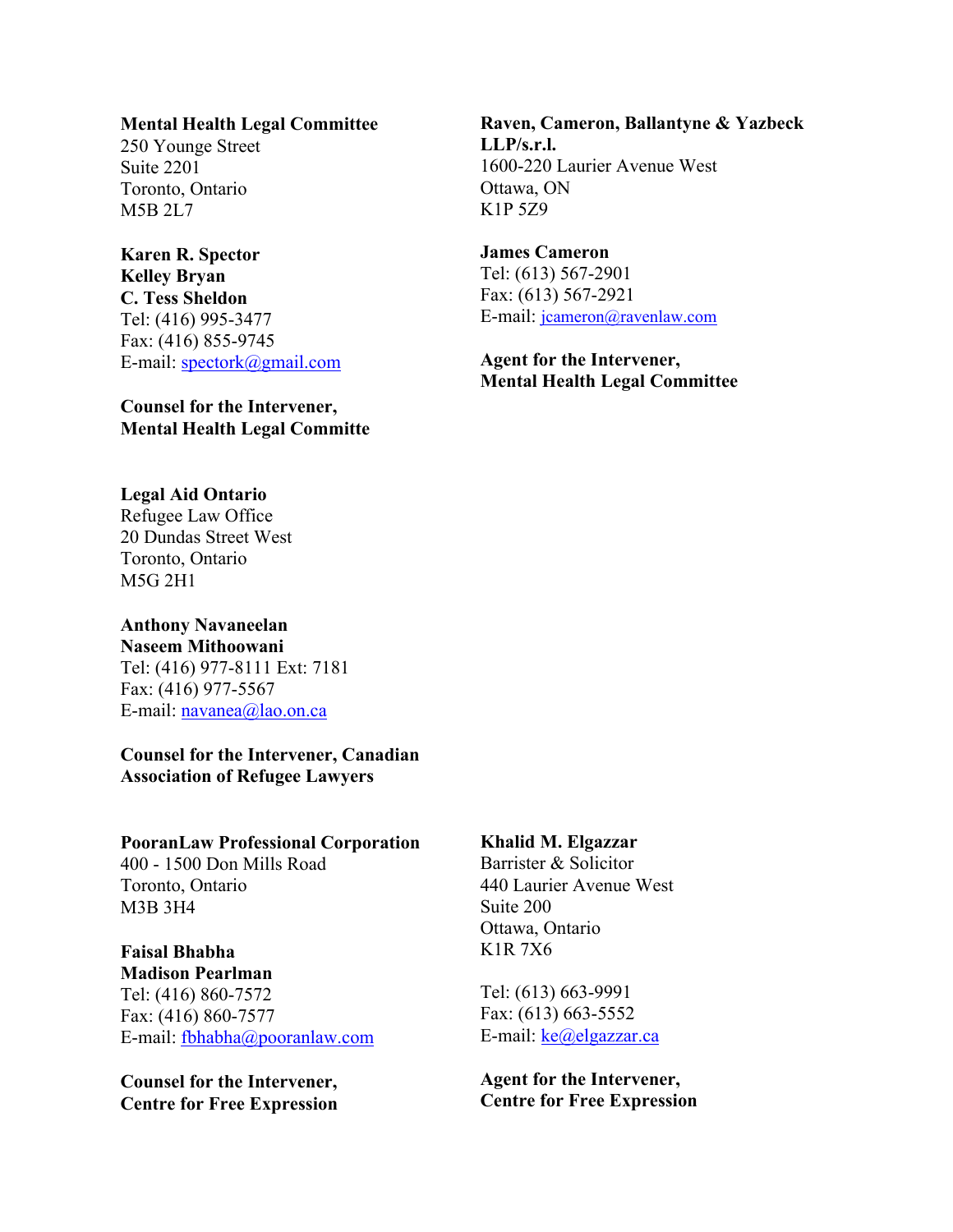#### **Norton Rose Fulbright Canada LLP**

222 Bay Street, Suite 3000 P.O. Box 53 Toronto, Ontario M5K 1E7

#### **Fahad Siddiqui**

Tel: (416) 216-2424 Fax: (416) 216-3930 E-mail: [fahad.siddiqui@nortonrosefulbright.com](mailto:fahad.siddiqui@nortonrosefulbright.com)

**Counsel for the Intervener, Federation of Asian Canadian Lawyers and Canadian Muslim Lawyers Association Alison M. Latimer** Barrister & Solicitor 1200 - 1111 Melville Street Vancouver, British Columbia V6E 3V6

Tel: (778) 847-7324 E-mail: [alison@alatimer.ca](mailto:alison@alatimer.ca)

**Counsel for the Intervener, John Howard Society of Canada and Queen's Prison Law Clinic**

# **Norton Rose Fulbright Canada LLP**

45 O'Connor Street Suite 1500 Ottawa, Ontario K1P 1A4

#### **Matthew Halpin**

Tel: (613) 780-8654 Fax: (613) 230-5459 E-mail: [matthew.halpin@nortonrosefulbright.com](mailto:matthew.halpin@nortonrosefulbright.com)

#### **Agent for the Intervener, Federation of Asian Canadian Lawyers and Canadian Muslim Lawyers Association**

**Power Law** 130 Albert Street Suite 1103 Ottawa, Ontario K1P 5G4

**Darius Bossé** Tel: (613) 702-5566 Fax: (613) 702-5566 E-mail: [DBosse@juristespower.ca](mailto:DBosse@juristespower.ca)

## **Agent for the Intervener, John Howard Society of Canada and Queen's Prison Law Clinic**

**Animal Justice** 720 Bathurst Street Toronto, Ontario M5S 2R4

**Kaitlyn Mitchell Scott Tinney** Tel: (647) 746-8702 E-mail: [kmitchell@animaljustice.ca](mailto:kmitchell@animaljustice.ca)

**Counsel for the Intervener, Animal Justice**

**Power Law** 130 Albert Street Suite 1103 Ottawa, Ontario K1P 5G4

# **Maxine Vincelette**

Tel: (613) 702-5573 Fax: (613) 702-5573 E-mail: [mvincelette@juristespower.ca](mailto:mvincelette@juristespower.ca)

**Agent for the Intervener, Animal Justice**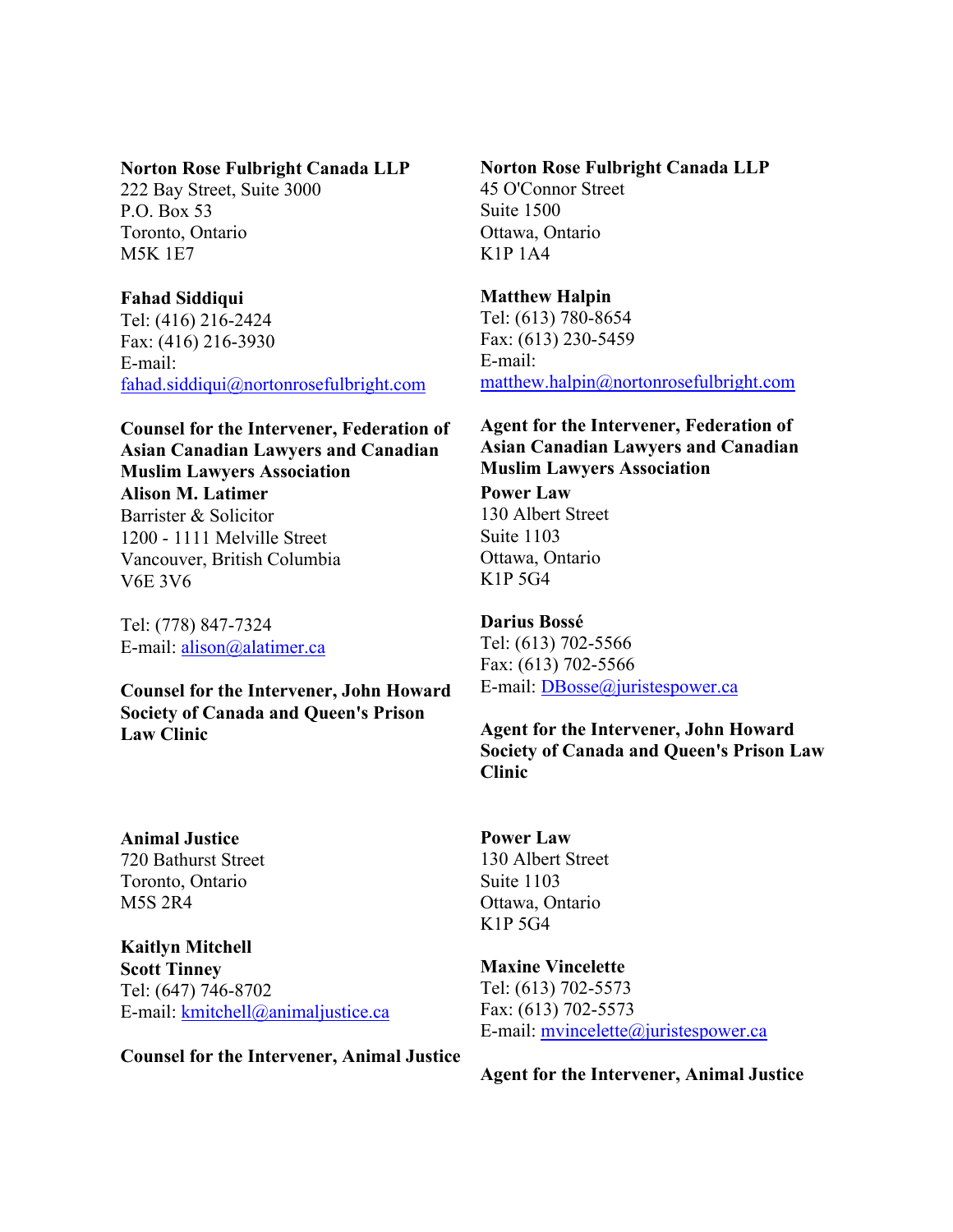**Public Interest Law Centre** 100 - 287 Broadway Winnipeg, Manitoba R3C 0R9

#### **Joëlle Pastora Sala Chimwemwe Undi Natalie Copps** Tel: (204) 985-9735 Fax: (204) 985-8544 E-mail: [jopas@pilc.mb.ca](mailto:jopas@pilc.mb.ca)

**Counsel for Canadian Mental Health Association (National), Canada Without Poverty, Aboriginal Council of Winnipeg Inc. and End Homelessness Winnipeg Inc.**

**Osler, Hoskin & Harcourt LLP** P.O. Box 50, 1 First Canadian Place Toronto, Ontario M5X 1B8

**Mark Sheeley Lipi Mishra** Tel: (416) 862-6791 Fax: (416) 862-6666 E-mail: [msheeley@osler.com](mailto:msheeley@osler.com)

**Counsel for the Intervener, Canadian Constitution Foundation**

#### **Power Law**

130 Albert Street Suite 1103 Ottawa, Ontario K1P 5G4

#### **Darius Bossé**

Tel: (613) 702-5566 Fax: (613) 702-5566 E-mail: [DBosse@juristespower.ca](mailto:DBosse@juristespower.ca)

**Agent for Canadian Mental Health Association (National), Canada Without Poverty, Aboriginal Council of Winnipeg Inc. and End Homelessness Winnipeg Inc.**

**Osler, Hoskin & Harcourt LLP** Suite 1900

340 Albert Street Ottawa, Ontario K1R 7Y6

#### **Geoffrey Langen**

Tel: (613) 787-1015 Fax: (613) 235-2867 E-mail: [glangen@osler.com](mailto:glangen@osler.com)

#### **Agent for the Intervener, Canadian Constitution Foundation**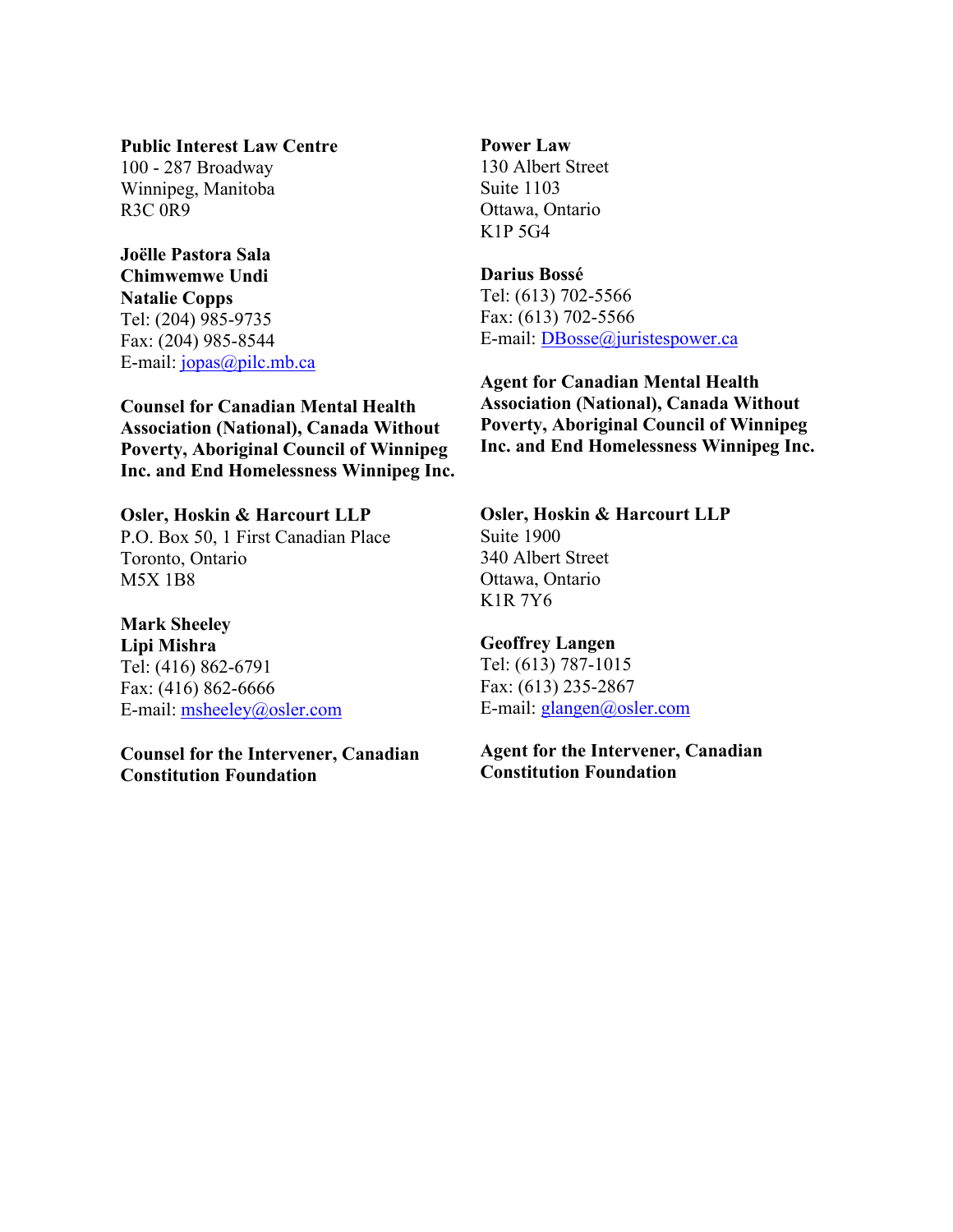# **INDEX**

| PAC                                                                                  |
|--------------------------------------------------------------------------------------|
|                                                                                      |
|                                                                                      |
|                                                                                      |
| A. The costs and benefits of granting standing must remain grounded in the stakes2   |
| B. Without public interest standing, the impugned BC laws will likely be "immunized" |
|                                                                                      |
| C. The access to justice barriers for psychiatric consumer survivors is a relevant   |
|                                                                                      |
|                                                                                      |
|                                                                                      |
|                                                                                      |

# **PAGE**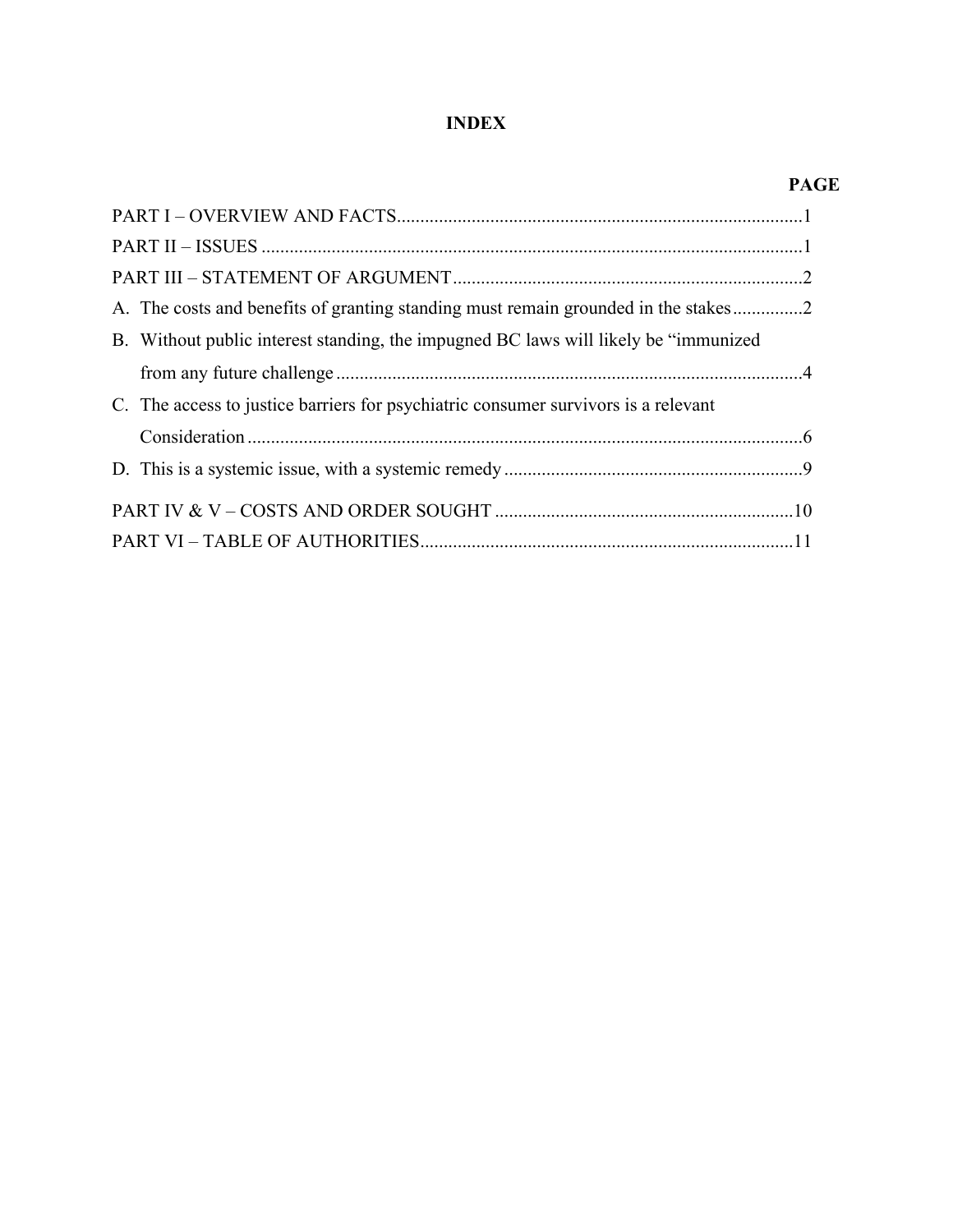#### **PART I – OVERVIEW AND FACTS**

1. The Intervener, the Empowerment Council, Systemic Advocates in Addictions and Mental Health ["the EC"] is an Ontario organization advocating on behalf of persons with addictions and mental health issues. All of EC's members, staff and clients have lived experience of addictions or mental health issues. They include individuals who have been involuntarily hospitalized as psychiatric patients, involuntarily administered psychiatric medications, or both.

2. The EC exists to advance the rights of its constituency in circumstances where they are not able or permitted to advance those rights as individuals. This includes litigation. The EC contributes the broader viewpoint of persons with mental health issues, as an organization with experience advancing the rights of marginalized individuals unable or unwilling to pursue litigation on their own behalf.

3. The measure of the public interest standing test must be whether it achieves its purpose. Public interest standing serves justice by safeguarding the rights of vulnerable individuals unable to commence or sustain litigation to defend those rights. The test may require screening litigation for viability. But the test must not inhibit access to justice by imposing seemingly neutral requirements, which are, in fact, significant burdens.

4. The calibration and interpretation of the public interest standing test must be context specific. It must be grounded in the reality of vulnerable litigants. An overly narrow test for public interest standing risks ongoing breaches of *Charter*-protected rights of vulnerable individuals who are not able to commence or sustain complex and expensive litigation while they are in crisis or when their personal crisis has resolved.

5. It is imperative that public interest standing be sufficiently broad, flexible and purposive to allow for genuinely interested and affected public interest groups to advance legitimate *Charter* claims on behalf of those who continue to suffer the adverse effects of the impugned laws.

#### **PART II – ISSUES**

6. EC takes a position on two issues in this appeal: (1) how new requirements for public interest litigants would perpetuate harm for vulnerable individuals and (2) factors a purposive application of the public interest standing test must take into account. The EC's position is that: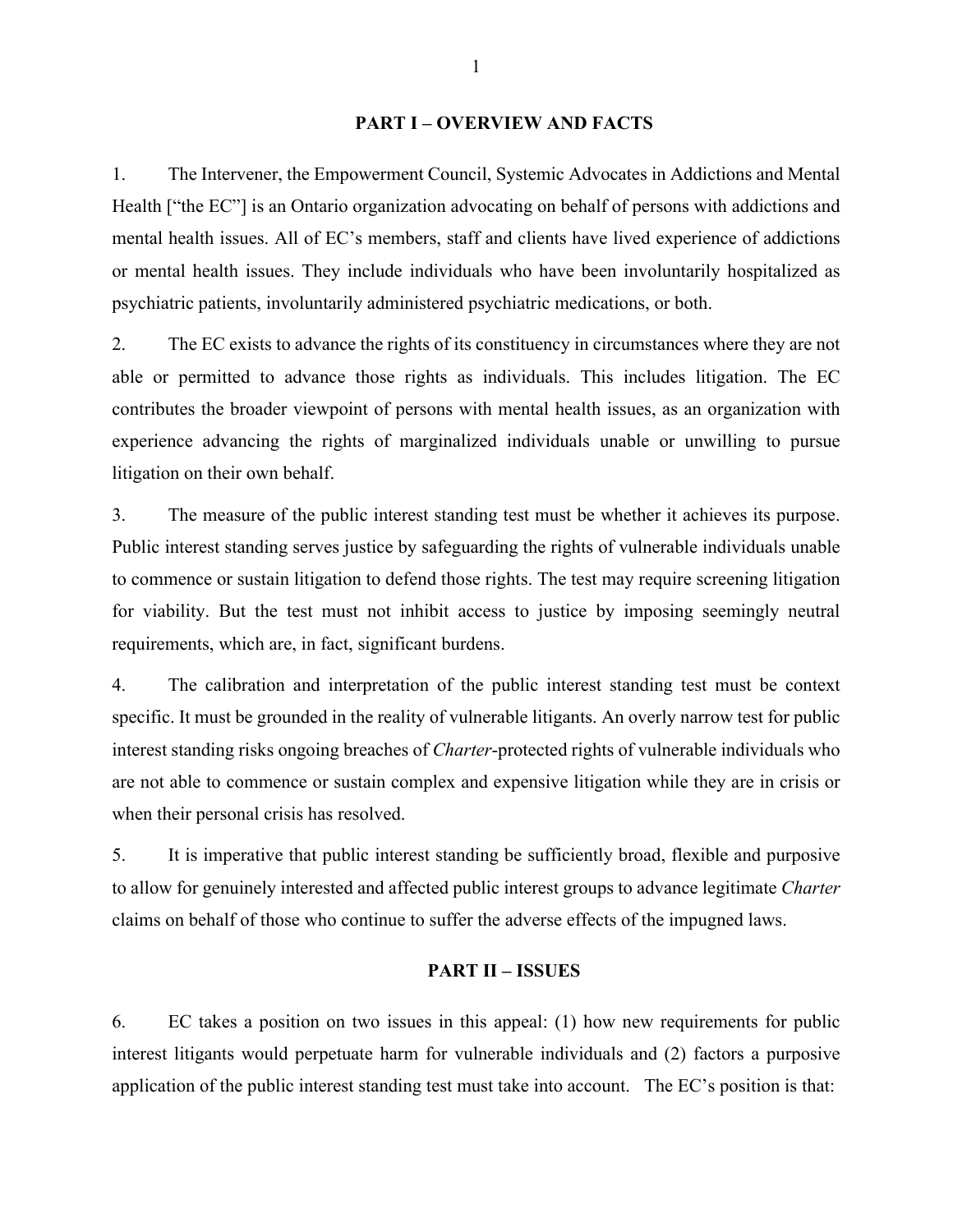- A. The public interest standing test must reflect the reality that the "price" of constitutional litigation includes both a financial and a human cost.
- B. The test should not be structured to prefer an individual's suffering over the prevention of that suffering, and its application should not support this outcome. A blanket requirement or preference for individual plaintiffs, or individual evidence, means litigation after rights are violated or at serious risk. Public interest litigation can prevent harm because it can commence as soon as the risks are identified by qualified and interested parties capable of litigating them.
- C. A systemic claim, with a systemic remedy means there is a class of individuals at risk.

#### **PART III – STATEMENT OF ARGUMENT**

#### **A. The costs and benefits of granting standing must remain grounded in the stakes**

#### *(i) Contextualizing the costs to an individual plaintiff*

7. The opposite of litigation by an individual plaintiff is not a case in the abstract. The AGBC's proposed additions to the public interest standing test include an insistence that an individual litigant is preferable. In considering this argument, the Court must be mindful of the tremendous burden on the imagined individual litigant, and ask whether it is necessary to ensure useful litigation.<sup>[1](#page-12-0)</sup>

8. Bearing the responsibility for starting and sustaining constitutional litigation is difficult and onerous for any directly affected vulnerable individual. It is lengthy, complex and resource intensive. A preference for individual litigants presumes that vulnerable individuals experiencing rights infringements will have routine access to counsel, experts, funding, and other necessary material resources. The reality of those with lived experience of mental health issues does not accord with such presumptions. Access to provincially funded legal aid is by no means guaranteed

<span id="page-12-0"></span><sup>1</sup> *[Canada \(Attorney General\) v. Downtown Eastside Sex Workers United Against Violence Society](https://canlii.ca/t/fss7s)*, [2012 SCC 45,](https://canlii.ca/t/fss7s) at para 51.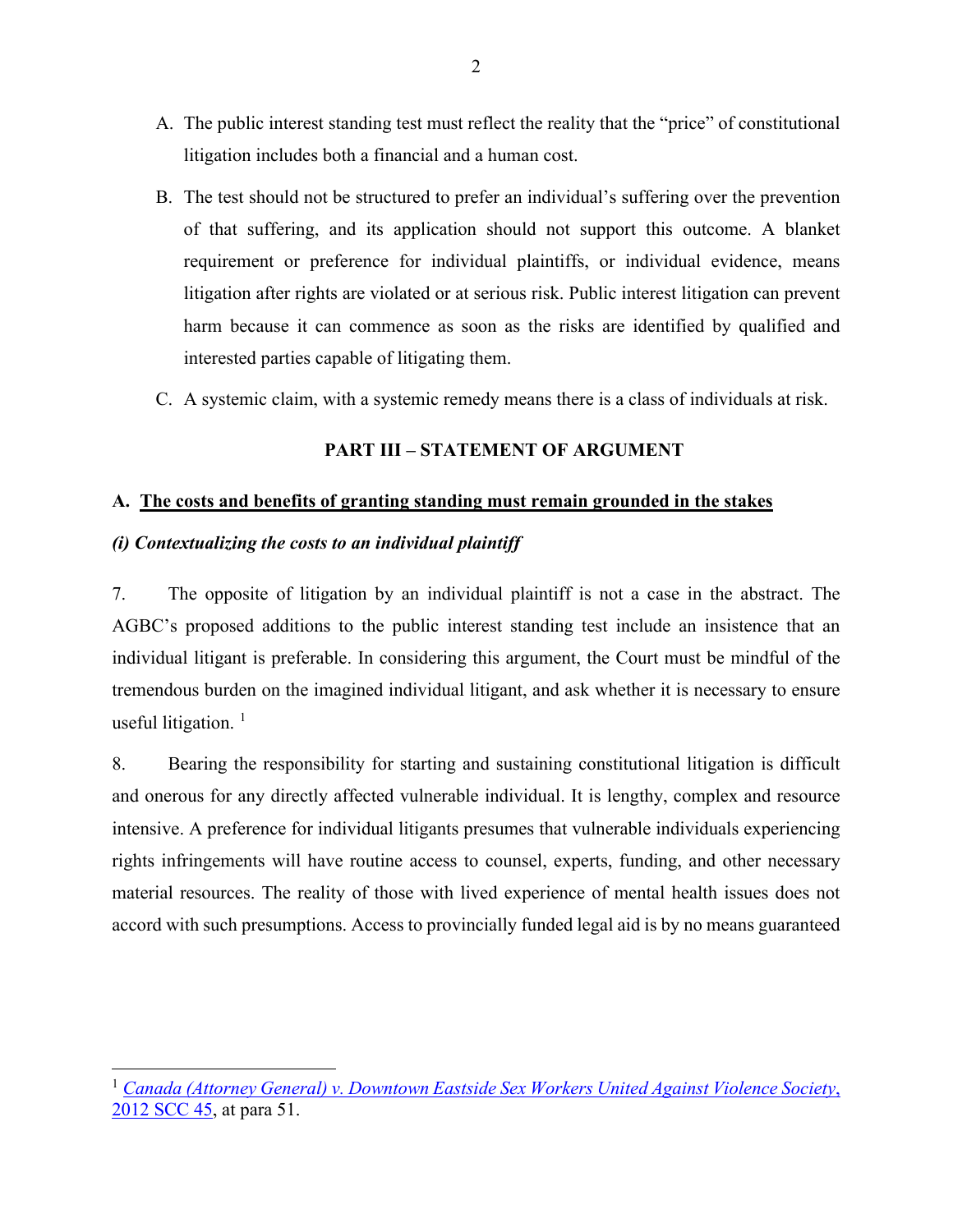for such matters. Retaining private counsel is not generally an option for clients with serious mental health issues, who are most often recipients of social assistance.<sup>[2](#page-13-0)</sup>

9. Beyond the financial costs, however, a preference for individual litigants subjects individuals who have experienced, or are at risk of, rights violations to the rigours of litigation. The routine and regular requirements of affidavit evidence and cross examinations, for example, would likely force the plaintiffs to re-live their own trauma. The long-term impact of litigation on individual plaintiffs risks re-traumatizing them.  $3\overline{ }$  $3\overline{ }$ 

10. In challenging the constitutionality of mental health legislation, any individual plaintiffs would be required to disclose their own private psychiatric records. They may not be willing to do this, due to the sensitive nature of such personal health information and because of the discrimination faced by persons with serious mental health issues.<sup>[4](#page-13-2)</sup>

11. In the context of mental health litigation, the reality of time is another critical factor. A preference for individual plaintiffs presumes individuals can advance a claim while in an acute mental health crisis, at their most vulnerable, involuntarily detained or threatened with forced medication.

12. Even if the individual overcame this first hurdle, they will likely be discharged from hospital or no longer threatened with forced medication long before even a trial decision is made. A preference for individual litigants presumes their willingness to remain identified with, involved in and tethered to litigation about deeply personal and difficult experiences, long after their personal crisis resolved. It also presumes a necessity to subject them to such heavy burdens.

13. The "cost" associated with this type of litigation includes the human cost, beyond the

<span id="page-13-0"></span><sup>2</sup> *[Foundation for Change: Report of the Public Commission on Legal Aid in British Columbia](https://s3.amazonaws.com/tld-documents.llnassets.com/0007000/7534/pcla_report_03_08_11.pdf)* [\(March 2011\)](https://s3.amazonaws.com/tld-documents.llnassets.com/0007000/7534/pcla_report_03_08_11.pdf) at p. [7,](https://s3.amazonaws.com/tld-documents.llnassets.com/0007000/7534/pcla_report_03_08_11.pdf) [12,](https://s3.amazonaws.com/tld-documents.llnassets.com/0007000/7534/pcla_report_03_08_11.pdf#page=12) [36;](https://s3.amazonaws.com/tld-documents.llnassets.com/0007000/7534/pcla_report_03_08_11.pdf#page=36) [Laura Johnston, "Operating in Darkness: BC's Mental Health Act](https://d3n8a8pro7vhmx.cloudfront.net/clastest/pages/1794/attachments/original/1527278723/CLAS_Operating_in_Darkness_November_2017.pdf?1527278723)  [Detention System" \(2017\)](https://d3n8a8pro7vhmx.cloudfront.net/clastest/pages/1794/attachments/original/1527278723/CLAS_Operating_in_Darkness_November_2017.pdf?1527278723) at p. 12, online (pdf): *Community Legal Assistance Society*

<span id="page-13-1"></span><sup>&</sup>lt;sup>3</sup> Office of the Ombudsperson, "Committed to Change: Protecting the Rights of Involuntary [Patients under the Mental Health Act," March 2019;](https://bcombudsperson.ca/assets/media/OMB-Committed-to-Change-FINAL-web.pdf) See also, [Kendra Milne, Its Time to Change](https://www.cbabc.org/BarTalk/Articles/2020/August/Columns/It%E2%80%99s-Time-to-Change-BC%E2%80%99s-em-Mental-Health-Act-em)  [the Mental Health Act, Bar Talk, August 2020;](https://www.cbabc.org/BarTalk/Articles/2020/August/Columns/It%E2%80%99s-Time-to-Change-BC%E2%80%99s-em-Mental-Health-Act-em) J. Bailey, "Reopening Law's Gate: Public Interest Standing and Access to Justice" (2011), 44 *U.B.C. L. Rev.* 255, at 266 [Book of Authorities, "BOA", Tab 1].

<span id="page-13-2"></span><sup>&</sup>lt;sup>4</sup> [Elaine Gibson, "Privacy Protection and Confidentiality of Psychiatric Health Care Records,"](https://cdn.dal.ca/content/dam/dalhousie/pdf/law/Events/2.%20Psychiatric%20Health%20Care%20Records.pdf) in Colleen Flood and Jennifer Chandler, eds. *Law and Mind: Mental Health Law and Policy*, (LexisNexis Canada: Toronto, 2016) 162-184.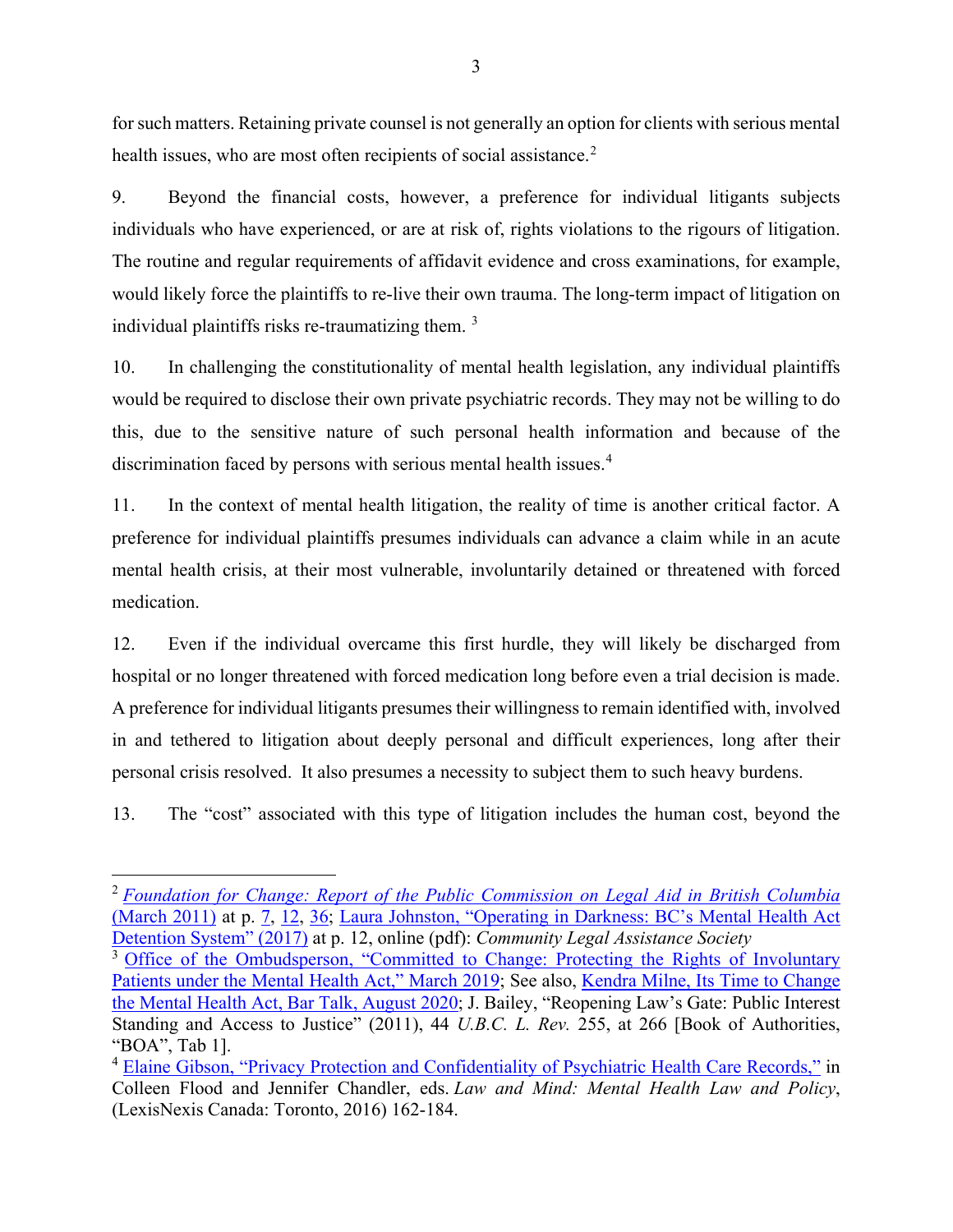financial burdens, albeit the resource considerations are not trivial. Constitutional litigation is expensive. It is also known that constitutional litigation is invariably lengthy, complex and resource-intensive.<sup>[5](#page-14-0)</sup> An individual plaintiff's association with a case may well wane before an issue is decided, or the financial obligations entailed by increased debt to Legal Aid or other means may begin to outweigh the benefits.

14. For all these reasons, even if an individual plaintiff raises a constitutional challenge to the impugned legislation, they are unlikely to carry this constitutional challenge all the way forward.

15. The public interest standing test must reflect the reality that, for marginalized and vulnerable individuals, bearing the cost of reliving, presenting and being identified with sensitive personal facts is a predictable disincentive to commencing this kind litigation, and to continuing it. It must also acknowledge that any preference for individual litigants assumes individuals willing and able to bear this cost exist, *and* that it is somehow preferable or necessary for them to do so in the interests of justice.

# **B. Without public interest standing, the impugned BC laws will likely be "immunized from any future challenge"[6](#page-14-1)**

16. The human costs at stake in the public interest standing test go beyond those of the imagined individual plaintiff. A preference for individual plaintiffs and evidence is a preference for actual violations of rights over protecting those rights. Systemic advocacy groups must be allowed public interest standing to carry the case forward on the clients' behalf. The alternative is the Court waiting until an individual has experienced the harm engendered by the impugned legislation before considering the legality of the impugned legislation that gives rise to the risk of that harm.

17. For this reason, the question at the heart of the test for public interest standing in this case is not and should not be whether the proposed litigant is the best possible litigant to advance this case. The question is whether the case the applicant could bring is better than no litigation at all. Applications of the test cannot ignore the reality of the situation before them. If an issue is manifestly justiciable, but no individual plaintiff has been able to commence and/or sustain such

<span id="page-14-0"></span><sup>5</sup> *Thompson v. Attorney General of Ontario*[, 2011 ONSC 2023, 106 OR \(3d\) at para 55.](https://canlii.ca/t/fktn1) 

<span id="page-14-1"></span><sup>6</sup> *Thompson v. Attorney General of Ontario*[, 2011 ONSC 2023, 106 OR \(3d\) at para 55.](https://canlii.ca/t/fktn1)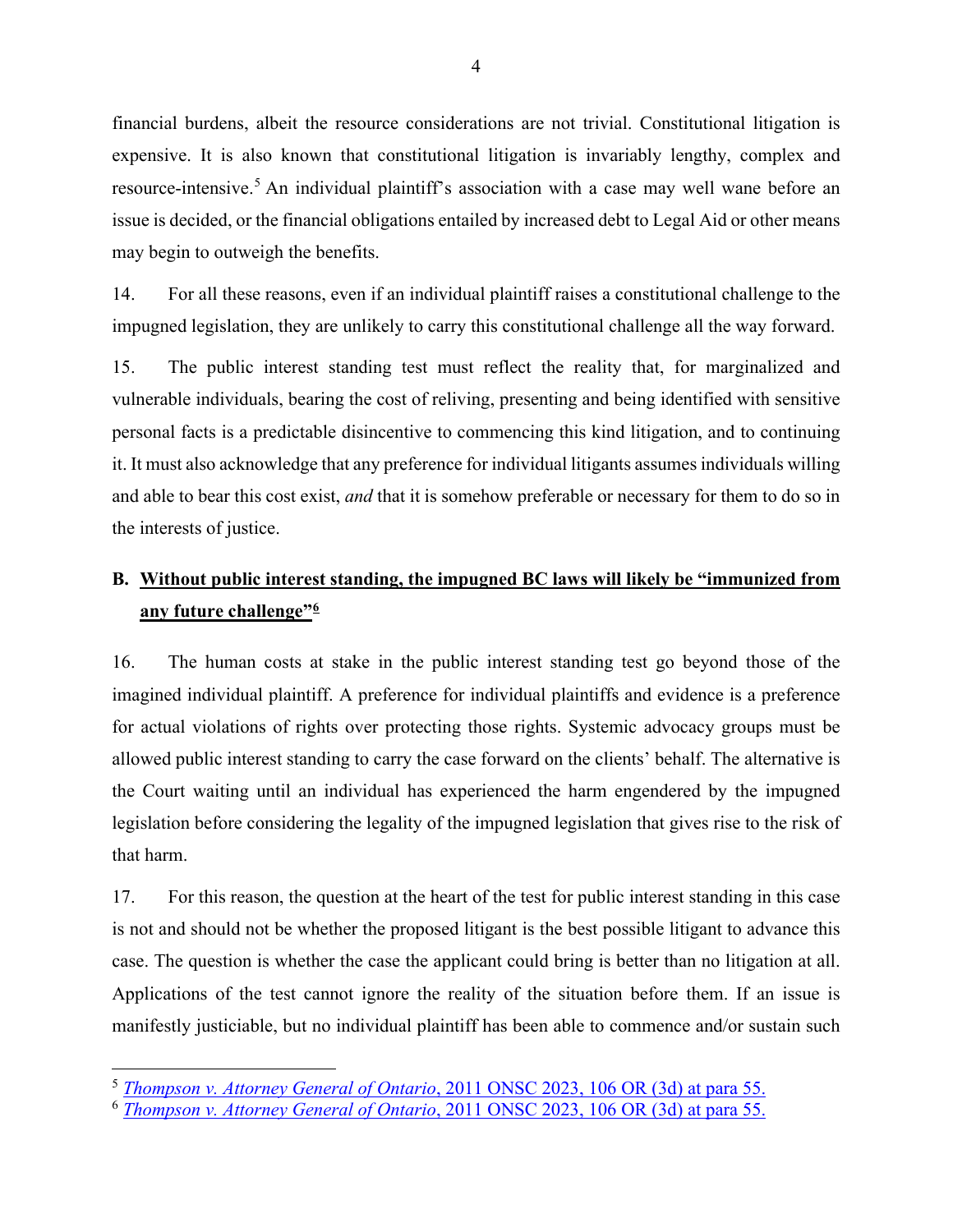litigation, this is critical relevant information about what the realistic alternative cases might be. An overly-narrow public interest standing test results in continued violation of *Charter*-protected rights and liberty interests, in cases where the impugned legislation is indeed unconstitutional, while the system waits for the elusive better litigant.

18. Public interest standing or comparable litigation efforts have proven necessary to ensure that the constitutionality of mental health legislative frameworks in other parts of the country are reviewed. The case of *Thompson v. Ontario (AG)* saw the EC in identical circumstances.*[7](#page-15-0)* In that case, Ms. Thompson and the Empowerment Council brought a *Charter* Challenge to certain provisions of the *Mental Health Act.* However, before this challenge could be heard by the Court, Ms. Thompson left the country and had not returned. The Empowerment Council sought, and was granted, public interest standing to carry the constitutional challenge forward. The Ontario Superior Court of Justice recognized that "if public interest standing were not granted to the Council, there was a very real risk that the impugned provisions of the Act might be immunized from any future challenge." *[8](#page-15-1)* The Court found that "mootness would be a chronic problem plaguing such appeals,"[9](#page-15-2) and that "most appellant-patients would be unable to secure counsel, largely due to the lack of, or the uncertainty surrounding the receipt of, timely legal aid."<sup>10</sup>

19. In Alberta, the trial level litigation in *JH v Alberta* [11](#page-15-4) concerned both individual violations of JH's rights, and system level attacks on the underlying legislation. The proceeding began when JH managed to have a lengthy hospital stay reviewed by the Court, and an astounding number of procedural and legal failures were revealed. It was a case with an individual plaintiff who had experienced an inordinate number of rights violations over a period of months. JH was out of hospital before the end of trial, however, and it was Alberta who tried to terminate the proceedings on the basis of mootness.[12](#page-15-5) The trial judge ultimately found both individual violations of JH's

<span id="page-15-0"></span><sup>7</sup> *Thompson v. Attorney General of Ontario*[, 2011 ONSC 2023, 106 OR \(3d\) at para 55.](https://canlii.ca/t/fktn1) 

<span id="page-15-1"></span><sup>8</sup> *Thompson v. Attorney General of Ontario*[, 2011 ONSC 2023, 106 OR \(3d\) at para 55.](https://canlii.ca/t/fktn1) 

<span id="page-15-2"></span><sup>9</sup> *Thompson v. Attorney General of Ontario*[, 2011 ONSC 2023, 106 OR \(3d\) at para 61.](https://canlii.ca/t/fktn1) 

<span id="page-15-3"></span><sup>10</sup> *Thompson v. Attorney General of Ontario*[, 2011 ONSC 2023, 106 OR \(3d\) at para 61.](https://canlii.ca/t/fktn1) 

<span id="page-15-4"></span><sup>11</sup> *[JH v Alberta,](https://canlii.ca/t/j9lv5)* 2020 ABCA 317.

<span id="page-15-5"></span><sup>&</sup>lt;sup>12</sup> *JH v Alberta,* [2020 ABCA 317](https://canlii.ca/t/j9lv5) at para 24. Plaintiffs also fall away from mental health litigation as "psychiatric refugees", who flee jurisdictions like BC where they may face repeated abuse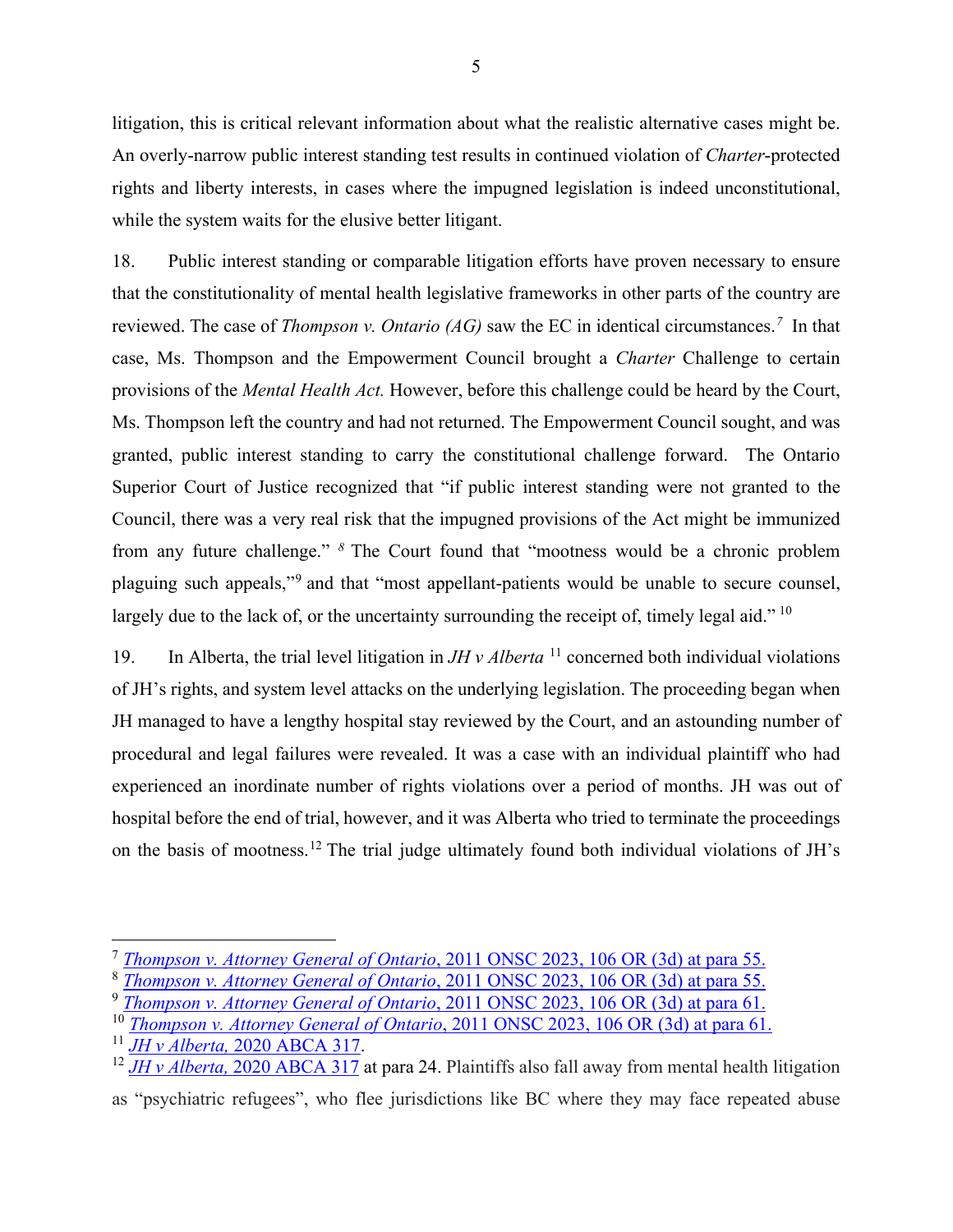rights, and violations of *Charter* rights flowing from the statutory construction of Alberta's *Mental Health Act.*<sup>[13](#page-16-0)</sup> Alberta appealed only the statutory issues – making JH the respondent in an appeal that had little to do with the individual case he brought to secure his release from hospital, long after his hospitalization had concluded, and yet at his own expense. The people of Alberta were fortunate that JH and his counsel were prepared to participate in the appeal, but the Court was assisted by two interveners offering a complete legal picture. The facts of the case are an object lesson in the ways requiring individual plaintiffs both functions to prefer individualized suffering over prevention, and leaves critical constitutional questions to the winds of chance.

# **C. The access to justice barriers for psychiatric consumer survivors is a relevant consideration**

20. The public interest standing test should also recognize the unique barriers to access to justice that individuals subject to involuntary psychiatric detention experience.

21. In *JH,* the Alberta Court of Appeal specifically considered the interaction between individuals subject to involuntary psychiatric detention and/or medication, and barriers to resources for decision-making and advocating for themselves.<sup>[14](#page-16-1)</sup> Individuals within a regime of involuntary detention and medication are "uniquely vulnerable"[15](#page-16-2) in part due to the simple fact of their detention.[16](#page-16-3) Such detention may include lack of access to phones or the internet, physical restraint, chemical restraint and/or the effects of medications that impair cognitive functioning.<sup>[17](#page-16-4)</sup>

within the psychiatric system: Ruby Dhand, "A 'Psychiatric Refugee': why one woman fled BC's mental health laws," CBC Sept 16, 2020 available online:

[https://www.cbc.ca/radio/the180/facts-vs-values-in-canadian-health-care-forced-psychiatric](https://www.cbc.ca/radio/the180/facts-vs-values-in-canadian-health-care-forced-psychiatric-care-and-urban-indigenous-people-need-a-voice-1.3764173/a-psychiatric-refugee-why-one-woman-fled-b-c-s-mental-health-laws-1.3764440)[care-and-urban-indigenous-people-need-a-voice-1.3764173/a-psychiatric-refugee-why-one](https://www.cbc.ca/radio/the180/facts-vs-values-in-canadian-health-care-forced-psychiatric-care-and-urban-indigenous-people-need-a-voice-1.3764173/a-psychiatric-refugee-why-one-woman-fled-b-c-s-mental-health-laws-1.3764440)[woman-fled-b-c-s-mental-health-laws-1.3764440](https://www.cbc.ca/radio/the180/facts-vs-values-in-canadian-health-care-forced-psychiatric-care-and-urban-indigenous-people-need-a-voice-1.3764173/a-psychiatric-refugee-why-one-woman-fled-b-c-s-mental-health-laws-1.3764440)

<span id="page-16-0"></span><sup>13</sup> *Mental Health Act*[, RSA 2000, c M-13](https://canlii.ca/t/5542j)

<span id="page-16-1"></span><sup>14</sup> *JH v Alberta,* [2020 ABCA 317](https://canlii.ca/t/j9lv5) at paras 98-102.

<span id="page-16-2"></span><sup>15</sup> *JH v Alberta,* [2020 ABCA 317](https://canlii.ca/t/j9lv5) at para 100.

<span id="page-16-3"></span><sup>16</sup> *JH v Alberta,* [2020 ABCA 317](https://canlii.ca/t/j9lv5) at paras100-103.

<span id="page-16-4"></span><sup>17</sup> (BC) *Mental Health Act*, [R.S.B.C.](https://canlii.ca/t/846j#sec31) 1996, c. 288, s 31(1); *JH v Alberta,* [2020 ABCA 317](https://canlii.ca/t/j9lv5) at para

<sup>100.</sup> People with psychiatric histories who are involuntarily detained are also vulnerable to being subjected to restraints for the forcible injection of psychiatric medication and/or electro-convulsive therapy.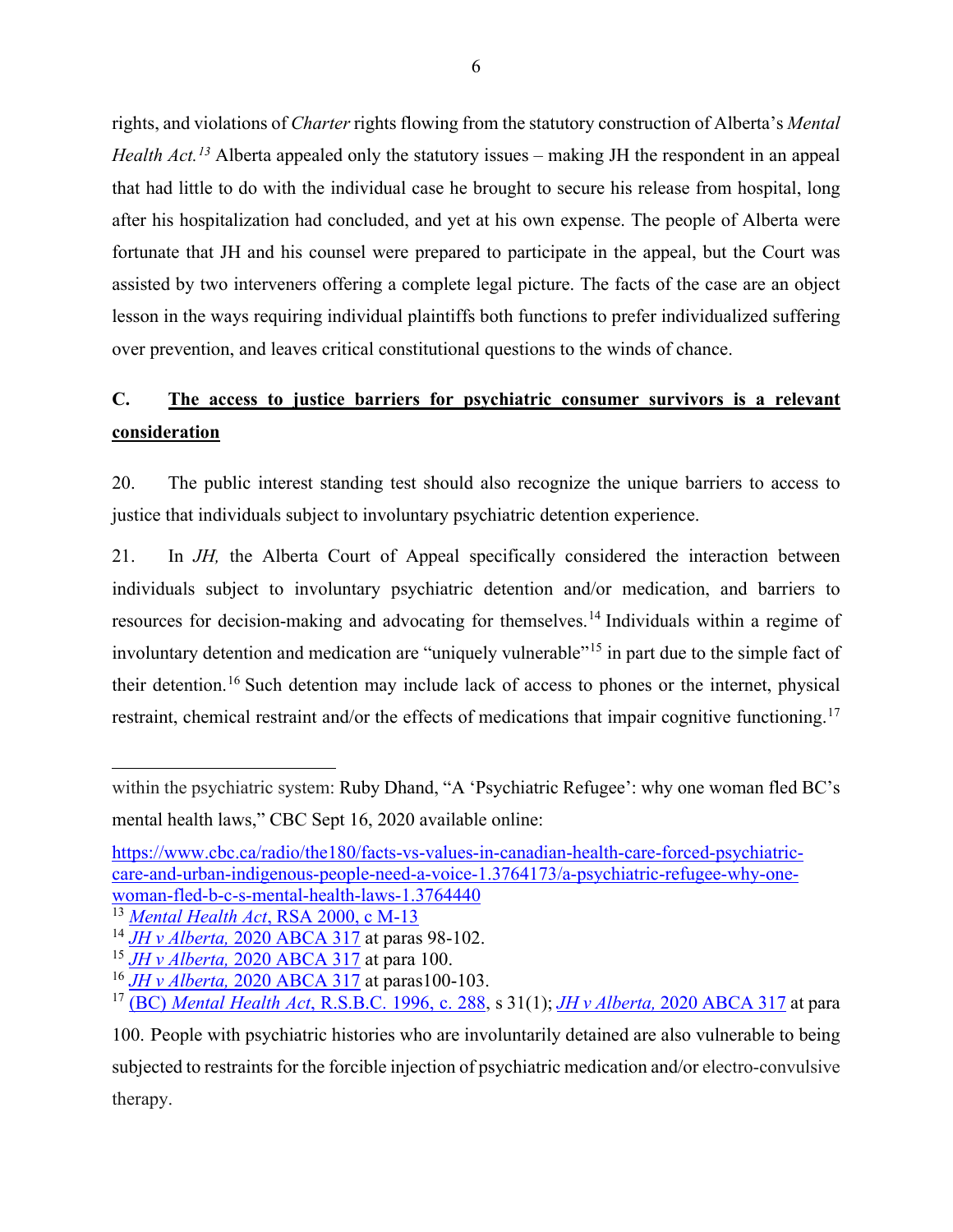In this context, the Alberta Court of Appeal held additional protections were necessary to ensure basic procedural fairness and access to counsel. Similar considerations exist at the systemic level, when access to constitutional review of widespread rights violations is at stake.<sup>[18](#page-17-0)</sup>

22. At the systemic review level, the application of the public interest standing test must take into account the control exerted over prospective litigants by the impugned coercive regime at the very moment they are imagined to be best positioned to advance claims.<sup>19</sup> A "deemed [treatment] consent model", like the one impugned in *JH v Alberta,* presents significant danger: including being "deprived of the right to a capacity assessment, the right to a substitute decision-maker and/or representative and other legal safeguards."<sup>[20](#page-17-2)</sup> The right to determine what is done to one's own body, including the right to consent to or refuse psychiatric medication treatment, is fundamental to individual autonomy.<sup>[21](#page-17-3)</sup> Despite nearly 20 years having elapsed since this Court's Judgment expressly recognizing this, the *status quo* in B.C. has remained in place, until now, without a meaningful review.<sup>[22](#page-17-4)</sup>

23. Justice Major, writing in 2003 for the majority of the Supreme Court in *Starson v Swayze[23](#page-17-5)*, identified the right to refuse unwanted medical treatment as "fundamental to a person's dignity and autonomy", and that "this right is equally important in the context of treatment for mental illness". [24](#page-17-6) This Court cited the Ontario Court of Appeal case *Fleming v. Reid* (1991), which recognized that "Few medical procedures can be more intrusive than the forcible injection of powerful mind-altering drugs which are often accompanied by severe and sometimes irreversible

<span id="page-17-0"></span><sup>18</sup> *JH v Alberta,* [2020 ABCA 317.](https://canlii.ca/t/j9lv5)

<span id="page-17-1"></span><sup>&</sup>lt;sup>19</sup> See Dhand, Ruby and Kerri Joffe, "Involuntary Detention and Involuntary Treatment Through the Lens of Sections 7 and 15 of the *[Canadian Charter of Rights and Freedoms](https://www.canlii.org/en/commentary/doc/2020CanLIIDocs2561#!fragment/zoupio-_Tocpdf_bk_1/BQCwhgziBcwMYgK4DsDWszIQewE4BUBTADwBdoAvbRABwEtsBaAfX2zhoBMAzZgI1TMAjAEoANMmylCEAIqJCuAJ7QA5KrERCYXAnmKV6zdt0gAynlIAhFQCUAogBl7ANQCCAOQDC9saTB80KTsIiJAA)*," *Manitoba Law Journal* [\(Criminal Law Edition\) \(2020\) 43 \(3\):](https://www.canlii.org/en/commentary/doc/2020CanLIIDocs2561#!fragment/zoupio-_Tocpdf_bk_1/BQCwhgziBcwMYgK4DsDWszIQewE4BUBTADwBdoAvbRABwEtsBaAfX2zhoBMAzZgI1TMAjAEoANMmylCEAIqJCuAJ7QA5KrERCYXAnmKV6zdt0gAynlIAhFQCUAogBl7ANQCCAOQDC9saTB80KTsIiJAA) 207-249 at 224

<span id="page-17-2"></span><sup>20</sup> D'Arcy Hiltz, Anita Szigeti & Ruby Dhand, *Halsbury's Laws of Canada Mental Health Law*, 3rd ed (Toronto: Lexis Nexis, 2019) at 139 [BOA, Tab 2]; see (BC) *[Mental Health Act](https://canlii.ca/t/53h8w)*, R.S.B.C. [1996, c. 288,](https://canlii.ca/t/53h8w) s. 8(a).

<span id="page-17-3"></span><sup>21</sup> *Fleming v. Reid*[, 1991 CanLII 2728 \(ON CA\).](https://canlii.ca/t/1p78q) 

<span id="page-17-4"></span><sup>&</sup>lt;sup>22</sup> In *McCorkell,* the Supreme Court of British Columbia rejected Charter challenge for BC's civil commitment criteria (at the time) *McCorkell v. Director of Riverview Hospital*, 1993 CanLII 1200 [\(BCSC\).](https://canlii.ca/t/1dk2g) Also, see *Mullins v. Levy*[, 2005 BCSC 1217,](https://canlii.ca/t/1lhcr) aff'd [2009 BCCA 6.](https://canlii.ca/t/223s1) *[Mullins v. Levy,](https://canlii.ca/t/1lhcr)* 2005

<span id="page-17-5"></span><sup>&</sup>lt;sup>23</sup> Starson v. Swayze, 2003 SCC 32 (CanLII), [2003] 1 SCR 722.

<span id="page-17-6"></span><sup>24</sup> *Starson v. Swayze*[, 2003 SCC 32 \(CanLII\), \[2003\] 1 SCR 722](https://canlii.ca/t/1g6p9) at para 75.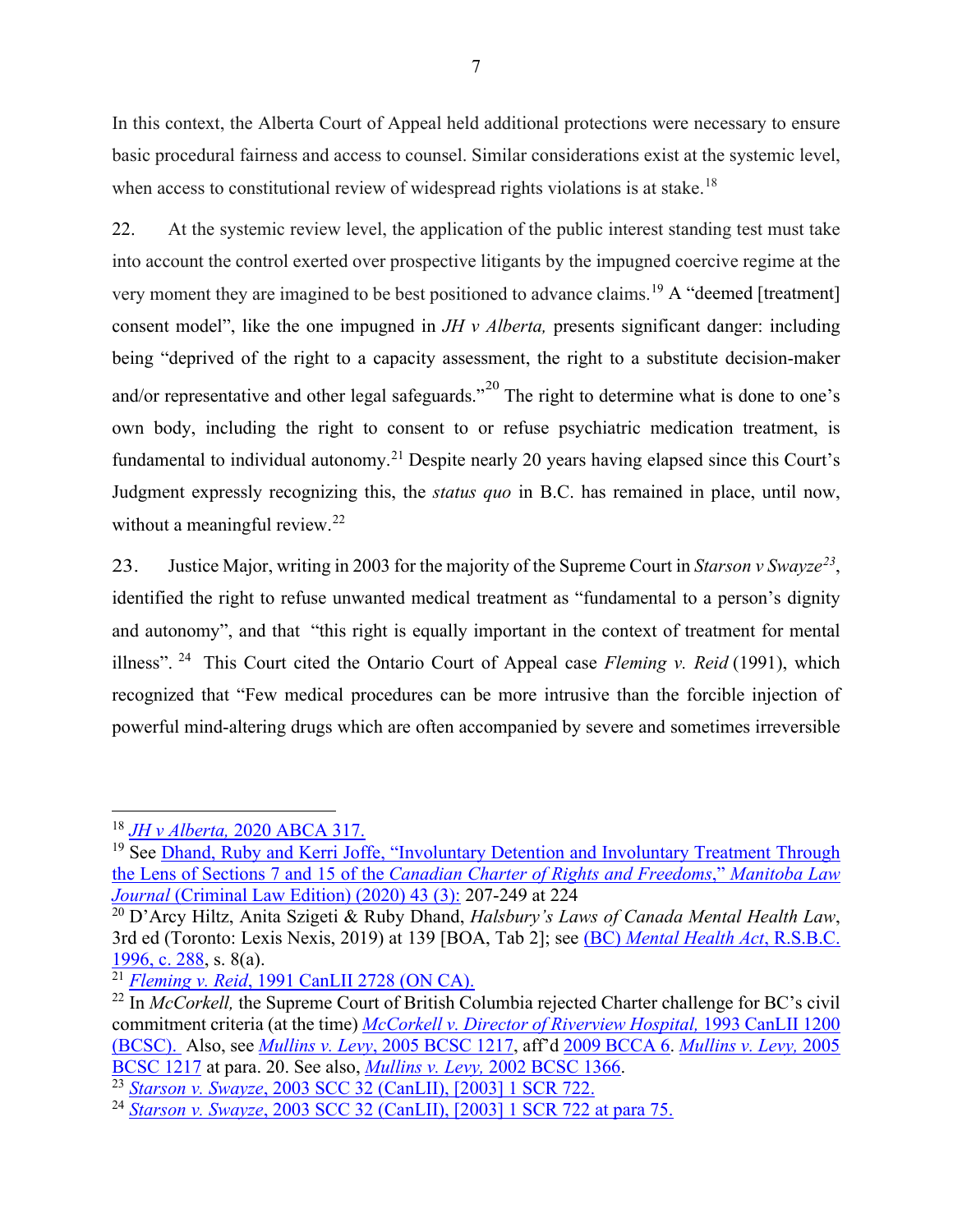adverse side effects." <sup>25</sup> The Ontario Court of Appeal also made the following observations in *Fleming v. Reid*:

The right to determine what shall, or shall not, be done with one's own body, and to be free from non-consensual medical treatment, is a right deeply rooted in our common law. This right underlies the doctrine of informed consent. With very limited exceptions, every person's body is considered inviolate, and, accordingly, every competent adult has the right to be free from unwanted medical treatment. The fact that serious risks or consequences may result from a refusal of medical treatment does not vitiate the right of medical self- determination. The doctrine of informed consent ensures the freedom of individuals to make choices about their medical care. It is the patient, not the doctor, who ultimately must decide if treatment -- any treatment -- is to be administered.

A patient, in anticipation of circumstances wherein he or she may be unconscious or otherwise incapacitated and thus unable to contemporaneously express his or her wishes about a particular form of medical treatment, may specify in advance his or her refusal to consent to the proposed treatment. A doctor is not free to disregard such advance instructions, even in an emergency. The patient's right to forgo treatment, in the absence of some overriding societal interest, is paramount to the doctor's obligation to provide medical care. This right must be honoured, even though the treatment may be beneficial or necessary to preserve the patient's life or health, and regardless of how ill-advised the patient's decision may appear to others.

These traditional common law principles extend to mentally competent patients in psychiatric facilities. They, like competent adults generally, are entitled to control the course of their medical treatment. Their right of self-determination is not forfeited when they enter a psychiatric facility. They may, if they wish, reject their doctor's psychiatric advice and refuse to take psychotropic drugs, just as patients suffering other forms of illness may reject their doctor's advice and refuse, for instance, to take insulin or undergo chemotherapy. The fact that these patients, whether voluntarily or involuntarily, are hospitalized in a mental institution in order to obtain care and treatment for a mental disorder does not necessarily render them incompetent to make psychiatric treatment decisions. They may be incapacitated for particular reasons but nonetheless be competent to decide upon their medical care*.* [26](#page-18-1)

24. Individuals living with serious mental health issues and especially those involuntarily detained or forcibly medicated face multiple barriers to accessing justice. In determining whether to grant an applicant public interest standing, one relevant consideration is whether the imagined

<span id="page-18-1"></span><span id="page-18-0"></span><sup>25</sup> *Fleming v. Reid*[, 1991 CanLII 2728 \(ON CA\).](https://canlii.ca/t/1p78q) 26 *Fleming v. Reid*[, 1991 CanLII 2728 \(ON CA\) at Part IV.](https://canlii.ca/t/1p78q)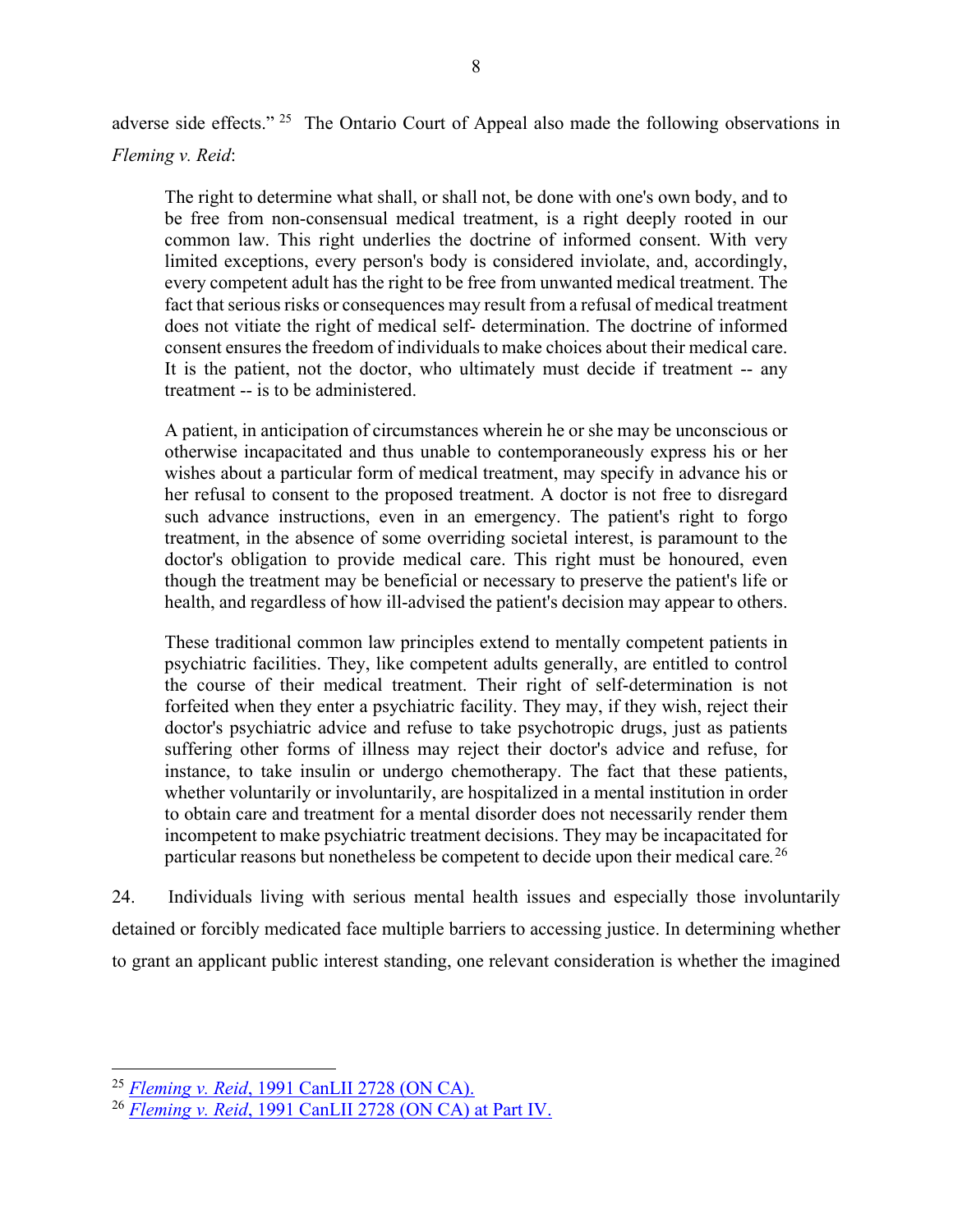individual plaintiff would have the benefit of legislative safeguards (including capacity tests, substitute decision-makers, orders of a tribunal, explicit limitations on treatment and consultation).

25. Barriers to access to justice for persons with mental health issues must also be considered within the overarching context of intersecting social determinants of health such as systemic discrimination, racism, poverty and colonialism, which further marginalize consumers.  $27$ 

26. Organizations like the Empowerment Council, which provide a voice for consumer/survivors, are the exception in Canada, not the norm. Given the severe cuts to legal aid, consumer/survivors often struggle to access appropriate legal representation before the civil mental health tribunals and there is no independent rights advice office available for people with psychiatric histories upon their detention.[28](#page-19-1)

#### **D. This is a systemic issue, with a systemic remedy**

27. Regardless of whether this constitutional challenge is brought by an individual plaintiff or by a systemic advocacy group, what is being advanced is a systemic claim, with a systemic remedy (i.e. declaration that the impugned provisions in the B.C. *Mental Health Act* are unconstitutional and therefore are of no force or effect).

28. In such a situation, it is unreasonable to insist on an individual plaintiff, or an individual factual record. These are systemic issues, which systemic advocacy groups (such as the CCD) are able to bring forward, based on the collective experience of the client population whose fundamental rights are impacted by these laws.

<span id="page-19-0"></span><sup>&</sup>lt;sup>27</sup> Dhand, Ruby, "Access to Justice for Ethno-Racial Psychiatric Consumer/Survivors in Ontario " [\(2011\) 29 Windsor Yearbook of Access to Justice 127-162;](https://poseidon01.ssrn.com/delivery.php?ID=253020073123122001112085104029013028059064002079017045002024010027112069127012004078097103011016022127108107074125094126124125117039004050076087100108101065110067004080007024101118084085112003000092078090096123121113110024015101087095027113123083081&EXT=pdf&INDEX=TRUE) Dhand, Ruby, *[Creating a Cultural](https://www.sciencedirect.com/science/article/abs/pii/S0160252716300139?via%3Dihub)*  [Analysis Tool for the Implementation of Ontario's Civil Mental Health Laws,](https://www.sciencedirect.com/science/article/abs/pii/S0160252716300139?via%3Dihub) 45 INT'L J. L. & [PSYCHIATRY 25, 32 \(2016\).](https://www.sciencedirect.com/science/article/abs/pii/S0160252716300139?via%3Dihub)<br><sup>28</sup> See Office of the Ombudsperson, "Committed to Change: Protecting the Rights of Involuntary

<span id="page-19-1"></span>[Patients under the Mental Health Act," March 2019;](https://bcombudsperson.ca/assets/media/OMB-Committed-to-Change-FINAL-web.pdf) See also, Kendra Milne, Its Time to Change [the Mental Health Act, Bar Talk, August 2020](https://www.cbabc.org/BarTalk/Articles/2020/August/Columns/It%E2%80%99s-Time-to-Change-BC%E2%80%99s-em-Mental-Health-Act-em)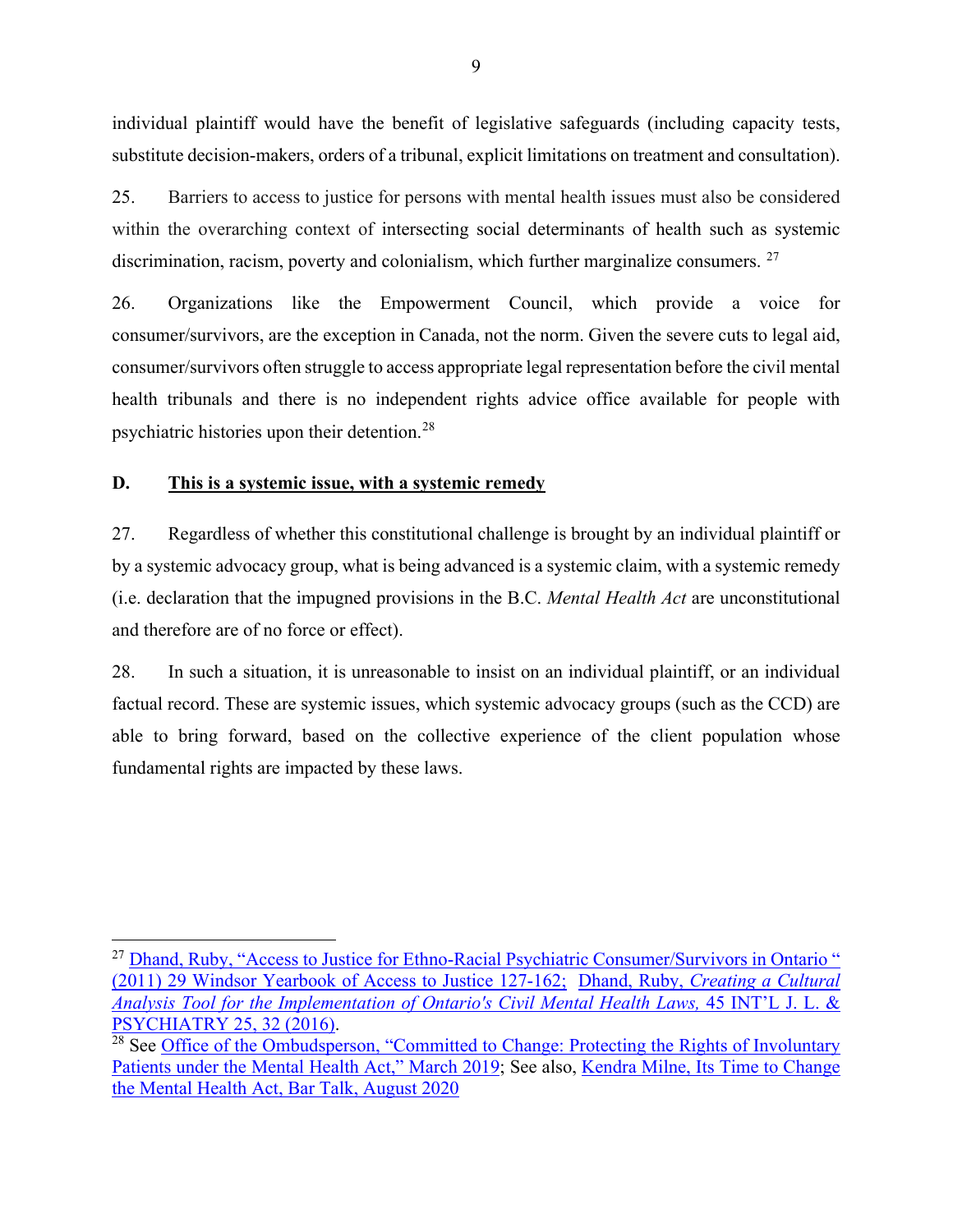#### **PART IV & V – COSTS AND ORDER SOUGHT**

29. The EC does not seek costs and asks that no costs be awarded against it. The EC takes no position on the disposition of this appeal as it pertains to the facts of the cases before the Court.

## **ALL OF WHICH IS RESPECTFULLY SUBMITTED THIS 1 st DAY OF DECEMBER, 2021**

 $\int$ 

**Anita Szigeti, Sarah Rankin, Maya Kotob**  Counsel for the Intervener, the Empowerment Council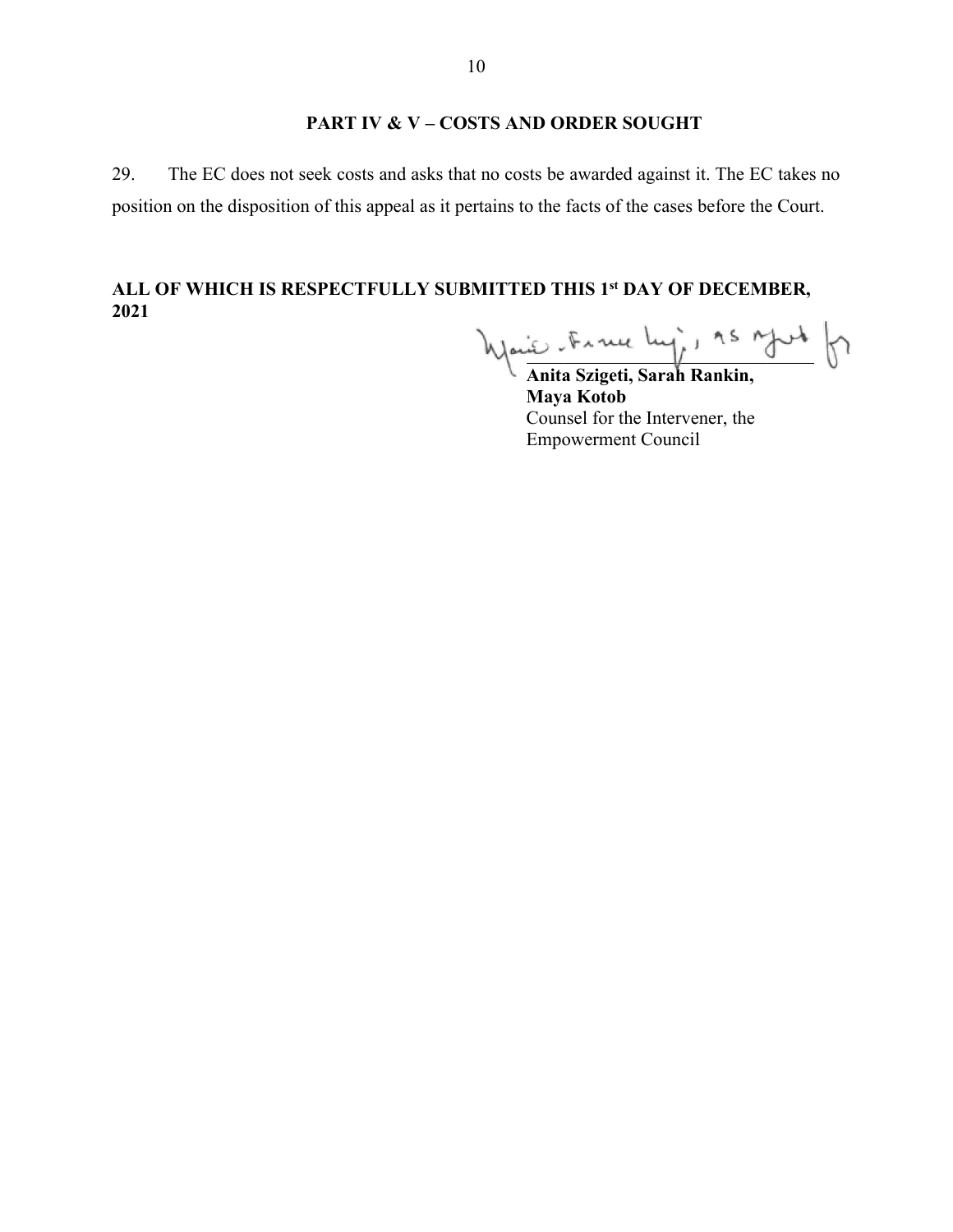| <b>INTERVENER'S AUTHORITIES</b>                                                                                                                                                                                                            | <b>CITED AT</b><br><b>PARAGRAPH</b><br>NO. |  |
|--------------------------------------------------------------------------------------------------------------------------------------------------------------------------------------------------------------------------------------------|--------------------------------------------|--|
| <b>CASES</b>                                                                                                                                                                                                                               |                                            |  |
| Canada (Attorney General) v. Downtown Eastside Sex Workers United<br><b>Against Violence Society, 2012 SCC 45</b>                                                                                                                          | $\overline{7}$                             |  |
| Fleming v. Reid, 1991 CanLII 2728 (ON CA).                                                                                                                                                                                                 | 22, 23                                     |  |
| JH v Alberta, 2020 ABCA 317.                                                                                                                                                                                                               | 19, 21                                     |  |
| McCorkell v. Director of Riverview Hospital, 1993 CanLII 1200 (BCSC).                                                                                                                                                                      | 22                                         |  |
| Mullins v. Levy, 2005 BCSC 1217, aff'd 2009 BCCA 6                                                                                                                                                                                         | 22                                         |  |
| Mullins v. Levy, 2002 BCSC 1366                                                                                                                                                                                                            | 22                                         |  |
| Starson v. Swayze, 2003 SCC 32 (CanLII), [2003] 1 SCR 722                                                                                                                                                                                  | 23                                         |  |
| Thompson v. Attorney General of Ontario, 2011 ONSC 2023, 106 OR (3d)                                                                                                                                                                       | 13, B, 18                                  |  |
| <b>SECONDARY SOURCES</b>                                                                                                                                                                                                                   |                                            |  |
|                                                                                                                                                                                                                                            |                                            |  |
| J. Bailey, "Reopening Law's Gate: Public Interest Standing and Access to<br>Justice" (2011), 44 U.B.C. L. Rev. 255                                                                                                                         | 9                                          |  |
| https://www.cbc.ca/radio/the180/facts-vs-values-in-canadian-health-care-<br>forced-psychiatric-care-and-urban-indigenous-people-need-a-voice-<br>1.3764173/a-psychiatric-refugee-why-one-woman-fled-b-c-s-mental-health-<br>laws-1.3764440 | 19                                         |  |
| D'Arcy Hiltz, Anita Szigeti & Ruby Dhand, Halsbury's Laws of Canada<br>Mental Health Law, 3rd ed (Toronto: Lexis Nexis, 2019)                                                                                                              | 22                                         |  |
| Dhand, Ruby, "Access to Justice for Ethno-Racial Psychiatric<br>Consumer/Survivors in Ontario " (2011) 29 Windsor Yearbook of Access to<br>Justice 127-162;                                                                                | 25                                         |  |
| Dhand, Ruby, Creating a Cultural Analysis Tool for the Implementation of<br><b>Ontario's Civil Mental Health Laws, 45 INT'L J. L. &amp; PSYCHIATRY 25, 32</b><br>(2016).                                                                   | 25                                         |  |

# **PART VI – TABLE OF AUTHORITIES**